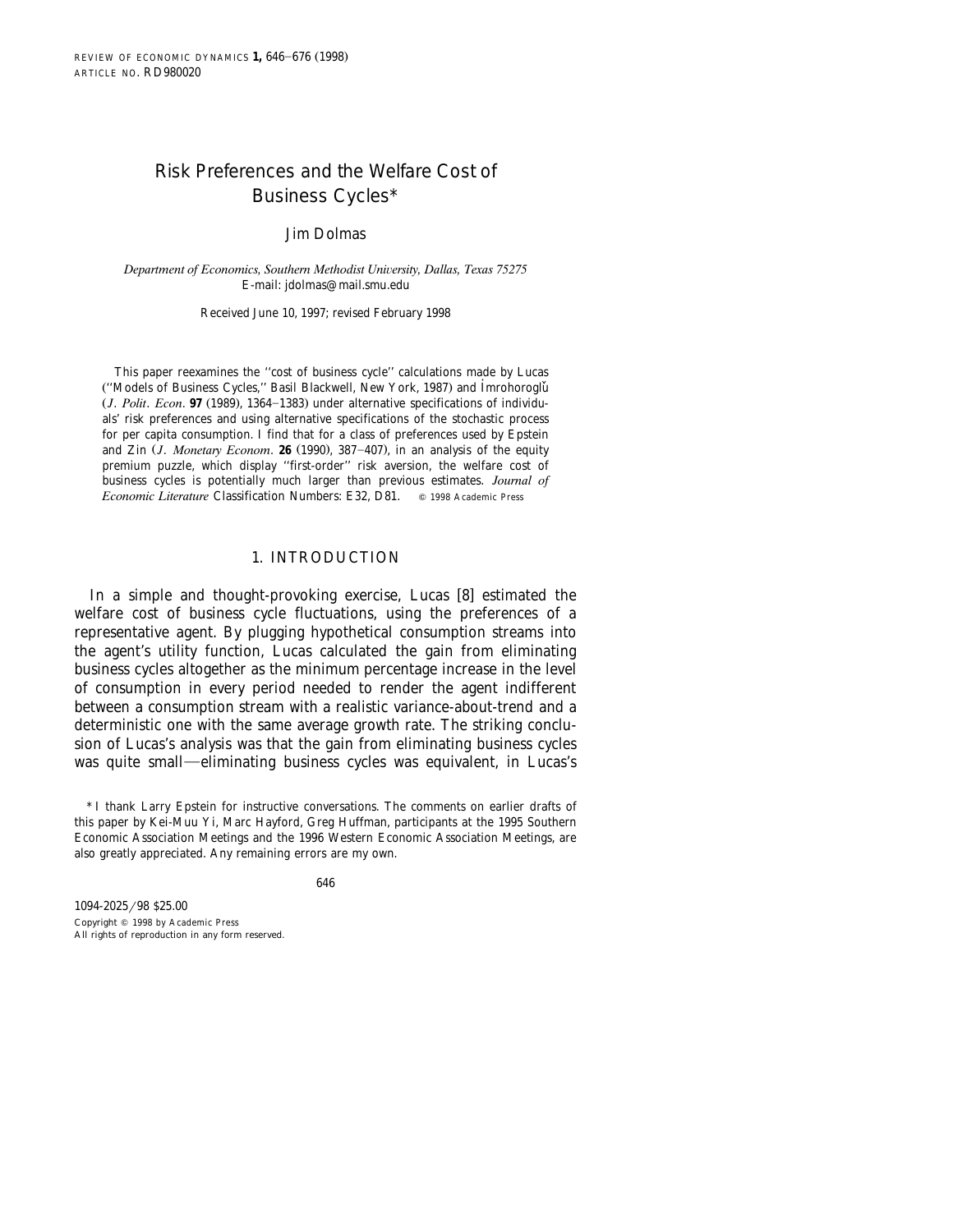most risk-averse agent's eyes, to at most a 0.17% increase in the level of consumption in all periods. Imrohoroglu [5] later performed a Lucas-type experiment in an environment with many individual agents facing idiosyncratic, imperfectly insurable income risk. While Imrohoroğlu found costs larger than those calculated by Lucas, her upper bound—for an economy in which the only means of ''self-insurance'' available to agents is a storage technology, and for the highest level of risk-aversion which she considers  $\frac{3}{1.3\%}$  increase in the average level of consumption needed to compensate agents (in an ex ante sense) for living in an environment with business cycles.

This paper extends Lucas's analysis to the consideration of alternative specifications of individuals' preferences toward risk and intertemporal substitution, as well as alternative specifications of the stochastic process governing consumption growth.

Evidence on consumption growth and asset returns—e.g., the equity premium puzzle—casts at least some doubt on whether the standard isoelastic, expected-utility preference specification employed by both Lucas and Imrohoroğlu is the "correct" one. Whether the quantitative estimates obtained in those earlier exercises are robust to plausible deviations from the standard specification is worth examining, particularly as the earlier estimates, if correct, have rather strong policy implications. To quote Lucas:

[The exercise] suggests that the main social gains from a deeper understanding of business cycles, whatever form this deeper understanding may take, will be in helping us to see how to avoid large mistakes with policies that have minimally inefficient side-effects, not in devising ever more subtle policies to remove the residual amount of business-cycle risk. (Lucas [8, p. 31])

The class of preferences I consider, employed by Epstein and Zin [2] in a study of the equity premium puzzle, encompasses the standard isoelastic specification as well as several ''non-expected-utility'' specifications, including preferences which allow a separation of the parameters governing risk aversion and intertemporal substitution, and preferences which display first-order risk aversion. ''First-order risk aversion'' means that the risk premium associated with a small gamble is proportional to the standard deviation of the gamble, rather than the variance; if the gamble is truly small, the standard deviation will be larger than the variance.

In terms of consumption processes, I consider—in addition to the deterministic-trend-plus-*i.i.d*.-disturbances specification used by Lucasprocesses which allow for a greater persistence of shocks to consumption. In particular, I also calculate business cycle costs using consumption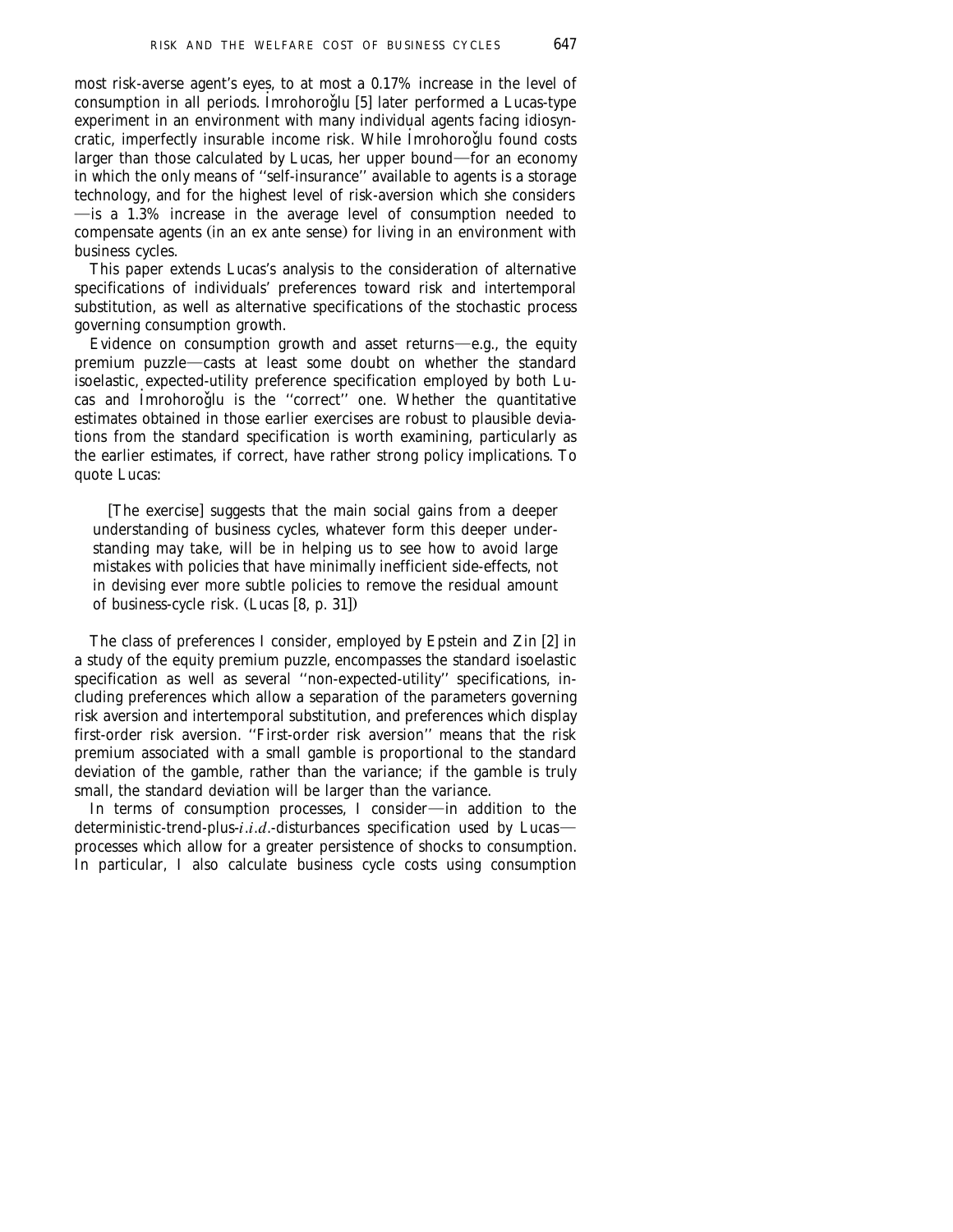processes in which business cycle fluctuations are represented by autocorrelated shocks about a deterministic trend or as stochastic fluctuations in the growth rate of consumption itself. In the years since the work of  $N$ elson and Plosser [10], there has been no clear consensus on whether business cycle fluctuations in macroeconomic aggregates such as consumption are more adequately described as transitory fluctuations about deterministic trends or as disturbances with more permanent consequences. The experiments in this paper show that the costs associated with business cycle fluctuations in consumption can, in fact, vary a great deal with changes in the posited stochastic process for consumption. Moreover, the experiments show that the preference parameters which matter most in determining the cost of fluctuations depend crucially on the degree of persistence of shocks to consumption.

Consistent with the results of Pemberton  $[11]$ , I find that when one allows preferences which display first-order risk aversion, the welfare cost of business cycle fluctuations in consumption is potentially much higher than the estimates calculated by either Lucas or Imrohoroğlu. However, I find that the magnitude of the welfare cost is potentially much higher than even Pemberton's estimates, depending on whether business cycle fluctuations in consumption are treated as *i*.*i*.*d*. disturbances around a linear deterministic trend, autocorrelated disturbances around a linear trend, or fluctuations in the growth rate of consumption. While adding persistence to consumption shocks very naturally raises the welfare cost of business cycles across all utility specifications, the experiments below show that for first-order risk-averse preferences, the effect of adding persistence is particularly dramatic. For the expected utility case considered by Lucas, taking account of the persistence of shocks to consumption can raise the cost estimates from  $1/10\%$  of initial consumption to roughly 0.5%. For first-order risk-averse preferences, costs on the order of 1% in the *i*.*i*.*d*. case can rise as high as 23% in the stochastic growth case, for extreme amounts of risk aversion, with requisite consumption increases on the order of  $2-5\%$  for even a moderate degree of risk aversion. In contrast, the largest cost estimate reported in Pemberton is 1.09% of initial consumption.<sup>1</sup>

The remainder of the paper is organized as follows. The next section presents the preference specification which will be employed in the subse-

 $1$  This figure is also for a degree of risk aversion much greater than any which we consider below. Pemberton also measures the cost of business cycles simply as the risk premium associated with a timeless binary gamble between two consumption levels, calibrated to have a variance equal to the variance of Hodrick–Prescott detrended per capita consumption. The experiments I report on below solve for the stochastic process for a representative individual's lifetime utility, thus highlighting the interaction between aversion to risk and willingness to substitute intertemporally. The cost of business cycles, as shown below, depends on both.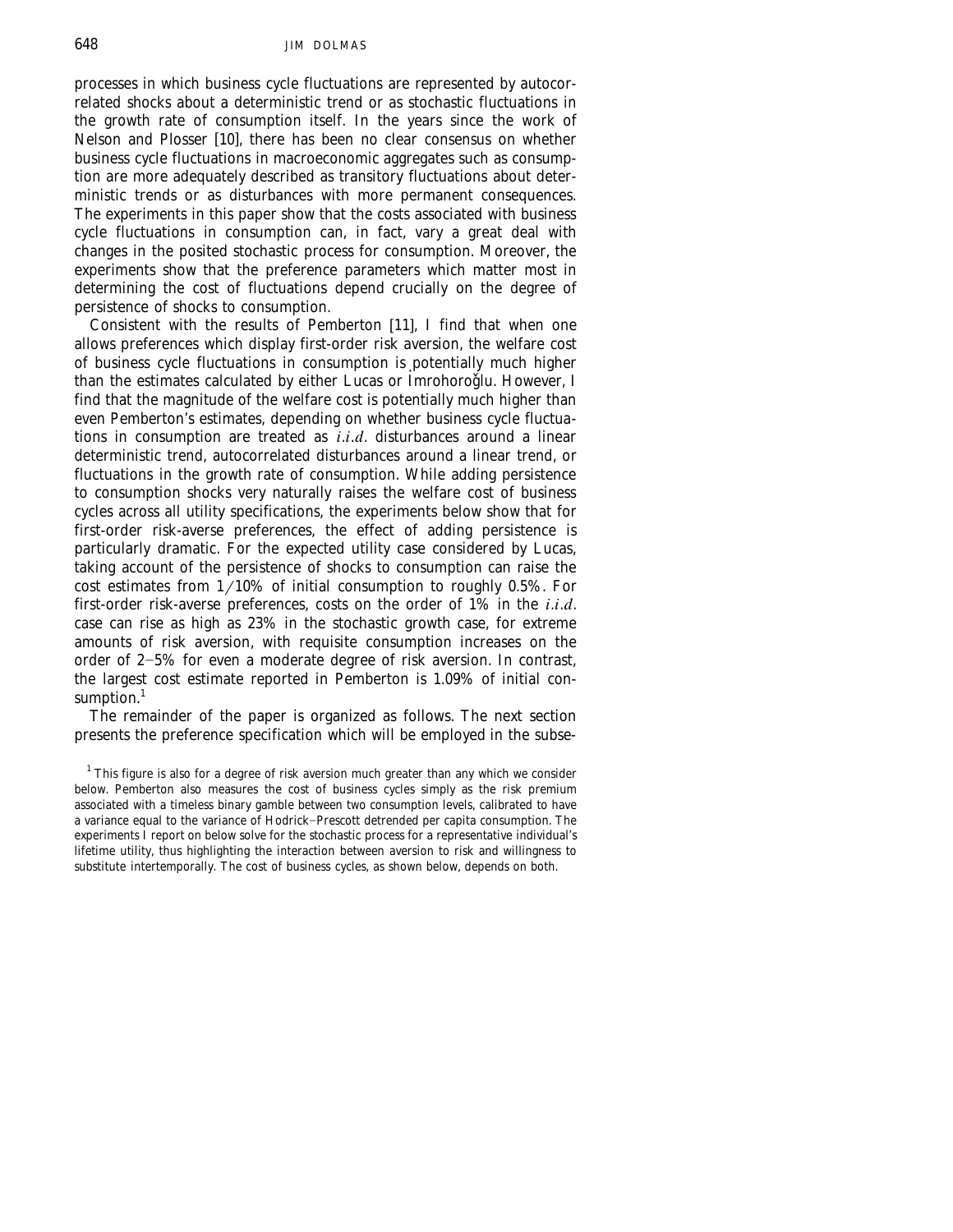quent analysis and discusses some of its key features. [Section 3](#page-9-0) describes the experiment, which is ''Lucas-like'' in character. [Section 4](#page-13-0) presents the results. Details of the solution methods are contained in an appendix.

#### 2. INTERTEMPORAL RISK PREFERENCES

#### 2.1. The General Intertemporal Framework

The preferences which I employ in this paper are recursive, with lifetime utility at each date a function of known current consumption and a ''certainty equivalent'' value of random lifetime utility from the next period onward. A special case of this form is the standard intertemporal expected utility specification. The treatment here is somewhat heuristic; more details can be found in Epstein and Zin  $[2]$ .

The most general specification of this class of preferences assumes that lifetime utility from date *t* onward is a function of known consumption at date *t* and a certainty equivalent of random future utility,

$$
U_t = W\big(c_t, \mu\big(\tilde{U}_{t+1}:\mathscr{I}_t\big)\big),
$$

where  $\mu(\cdot; \mathcal{I})$  is a certainty equivalent operator, conditional on information  $\mathcal{I}_t$  available at date *t*, and *W* is, in the language of Koopmans [6], an "aggregator." The precise form for the aggregator  $\tilde{W}$  which I employ, as in Epstein and Zin  $[2]$ , has a constant elasticity of substitution between current consumption and certainty-equivalent future utility,

$$
W(c,m)=[c^{\rho}+\beta m^{\rho}]^{1/\rho}.
$$

Thus, lifetime utility evolves according to

$$
U_t = \left[ c_t^{\rho} + \beta u \left( \tilde{U}_{t+1} : \mathcal{I}_t \right)^{\rho} \right]^{1/\rho} . \tag{1}
$$

The parameter  $\rho$  is assumed to satisfy  $\rho < 1$ ,  $\rho \neq 0$ .

The properties of  $(1)$  for deterministic consumption streams are well known. For deterministic streams, *Ut* is ordinally equivalent to

$$
u_t \equiv \sum_{j=0}^{\infty} \beta^j c_{t+j}^{\rho}/\rho,
$$

where  $u_t = U_t^{\rho}/\rho$ . Thus, for evaluating deterministic consumption streams, the parameter  $\beta$  is simply the individual's utility discount factor, while  $1/(1 - \rho)$  corresponds to the individual's elasticity of intertemporal substitution.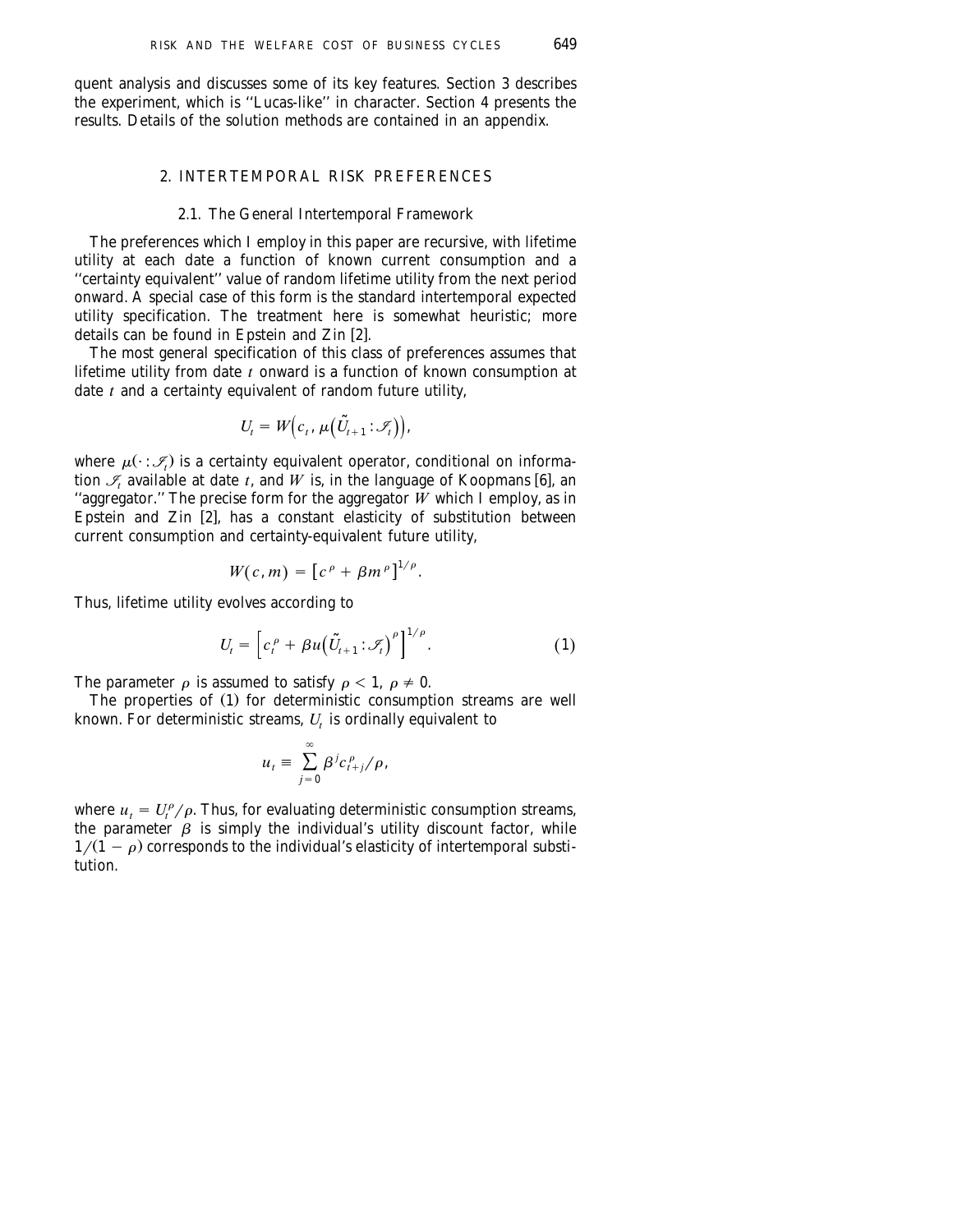#### 2.2. Risk Preferences

The individual's attitudes toward risk depend on the precise form which is assumed for the certainty equivalent  $\mu. ^2$  In all cases,  $\mu$  is assumed to be linearly homogeneous in the sense that

$$
\mu\big(\,\lambda\tilde{U}_{t+1}\,;\mathscr{I}_t\big)=\lambda\mu\big(\tilde{U}_{t+1}\,;\mathscr{I}_t\big)
$$

for all constants  $\lambda$ . As shown by Epstein and Zin [2], for appropriate choices of  $\mu$ , the utility process (1) subsumes as special cases the standard, isoelastic, expected-utility preferences used by Lucas and Imrohoroğlu, the non-expected-utility preferences used by Epstein and Zin [1], [3] in their study of consumption and asset returns, as well as intertemporal extensions of the sort of risk preferences formulated by Quiggin  $[12]$ , Yaari  $[15]$ , and others.

To formulate the different cases precisely, though, requires concrete assumptions about the nature of the stochastic consumption process. In the experiments below, I consider consumption paths which consist of stationary disturbances around a deterministic time trend and paths with growth rates which follow first-order Markov processes, as in the equity premium literature. To proceed immediately to these particular cases, though, would tend to obscure the nature of the risk preferences implied by different specifications of the certainty equivalent  $\mu$ .

For simplicity, then, suppose only that there is a "state" variable,  $s_t$ , which follows an *n*-state Markov chain—precisely, that  $s_t \in \{s(i): i =$  $1, 2, \ldots, n$  for all *t*, and there is given a matrix of transition probabilities.

$$
P = [P_{ij}]_{i,j=1,2,...,n}
$$
  
=  $[Pr{s_{t+1} = s(j) : s_t = s(i)}]_{i,j=1,2,...,n}.$ 

Suppose, too, that current consumption  $c_t$  is part of  $s_t$ , and that lifetime utility at each date *t* can be expressed as a function of  $s_t$ . In other words, in terms of the utility process (1) above, the information  $\mathcal{I}_t$  is precisely the value of the current state  $s_t$ , and lifetime utility evolves according to

$$
U(s_t) = \left[c_t^{\rho} + \beta \mu \big(U(\tilde{s}_{t+1}) : s_t\big)^{\rho}\right]^{1/\rho}.
$$

<sup>&</sup>lt;sup>2</sup> This statement is somewhat heuristic. In an intertemporal context, both  $\mu$  and  $\rho$  matter for risk aversion, as will become apparent in the experiments below. However, for gambles which are "timeless"-either static or one-shot gambles over constant consumption paths—only the parameters of  $\mu$  matter in the measurement of risk aversion.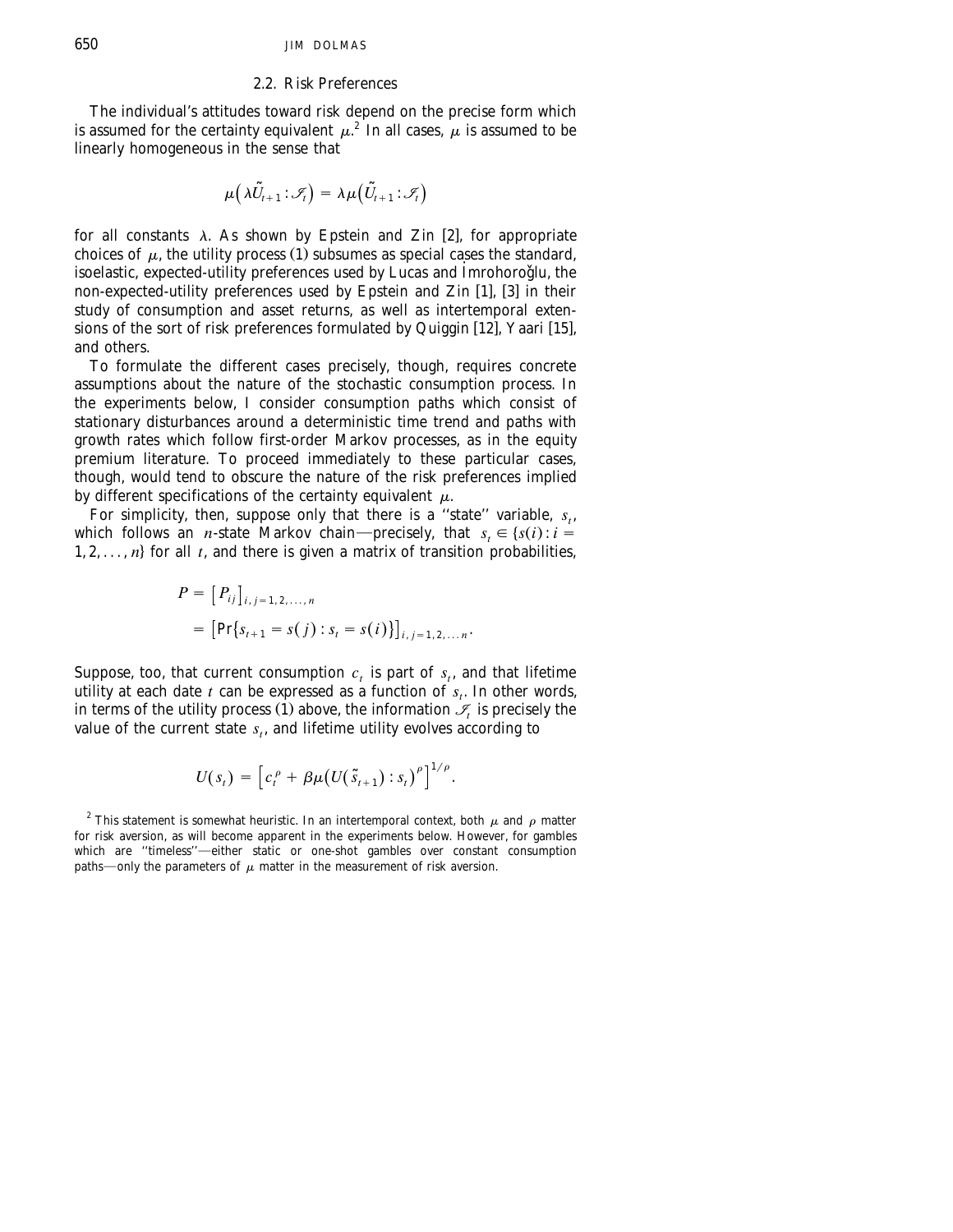Suppose also that the states are ordered so that  $U(s(1)) < U(s(2)) < \cdots$  $\leq U(s(n))$ , and consider the following certainty equivalent of future utility, conditional on today's state being  $s = s(i)$ .

$$
\mu(U(\tilde{s}):s(i)) = \left\{\sum_{j=1}^{n} \left[\left(\sum_{h=1}^{j} P_{ih}\right)^{\gamma} - \left(\sum_{h=1}^{j-1} P_{ih}\right)^{\gamma}\right] U(s(j))^{\alpha}\right\}^{1/\alpha}, (2)
$$

for  $\gamma \in [0, 1]$  and  $\alpha \leq 1$ . The notation above assumes, naturally, that  $\sum_{i=1}^{n} P_{i h} = 0$ . When  $n = 2$ , for example, we have

$$
\mu(U(\tilde{s}):s(i))=\left[P_{i1}^{\gamma}U(s(1))^{\alpha}+(1-P_{i1}^{\gamma})U(s(2))^{\alpha}\right]^{1/\alpha}.\qquad(3)
$$

If  $\gamma = 1$ , we obtain

$$
\mu(U(\tilde{s}) : s(i)) = [P_{i1}U(s(1))^{a} + (1 - P_{i1})U(s(2))^{a}]^{1/a}
$$
  
= 
$$
[P_{i1}U(s(1))^{a} + P_{i2}U(s(2))^{a}]^{1/a}
$$

for the  $n = 2$  case; more generally, when  $\gamma = 1$ , we have

$$
\mu(U(\tilde{s}):s(i))=\big(E\big[U(\tilde{s})^{\alpha}:s(i)\big]\big)^{1/\alpha},
$$

and the resulting utility process is identical to that considered by Epstein and Zin in their study of asset returns and consumption,  $[1]$ ,  $[3]$ -i.e.,

$$
U_t = \left[ c_t^{\rho} + \beta \Big( E \Big[ \tilde{U}_{t+1}^{\alpha} : s_t \Big] \Big)^{\rho/\alpha} \right]^{1/\rho}.
$$

For this specification, the parameter  $\alpha$  governs risk aversion—which increases as  $\alpha$  shrinks—and the parameter  $\rho$  governs intertemporal substitution for deterministic consumption streams.

If, in addition,  $\alpha = \rho$ , the utility process (1) becomes ordinally equivalent to the standard isoelastic, expected utility formulation,

$$
u_t = c_t^{\rho}/\rho + \beta E_t u_{t+1},
$$

where  $u \equiv U^{\rho}/\rho$ , since  $\gamma = 1$  and  $\alpha = \rho$  imply

$$
U_t = \left[ c_t^{\rho} + \beta E \left[ \tilde{U}_{t+1}^{\rho} : s_t \right] \right]^{1/\rho},
$$

or

$$
U_t^{\rho}/\rho = c_t^{\rho}/\rho + \beta E\Big[\tilde{U}_{t+1}^{\rho}/\rho : s_t\Big].
$$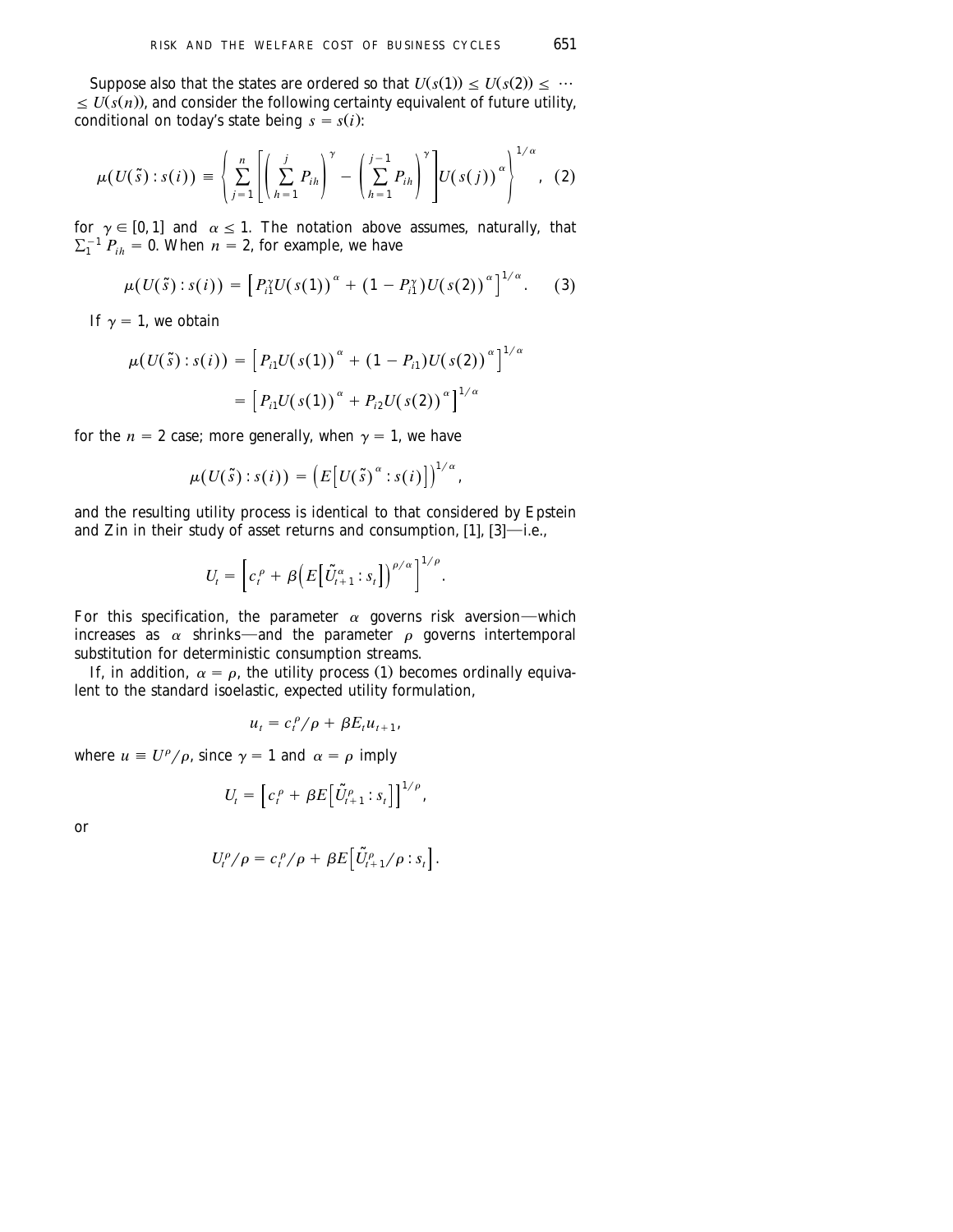If  $\gamma$  < 1, we have a "rank-dependent" certainty equivalent, which displays first-order risk aversion. The rank dependence is most easily seen in  $\overrightarrow{a}$ ) in a sense, the probability of the worse outcome,  $s(1)$ , is transformed from  $P_{i1}$  to  $P_{i1}^{\gamma}$ , while that of the better outcome becomes  $1 - P_{i1}^{\gamma}$ . One cannot ''relabel'' the states and their associated probabilities—taking state one into state two and state two into state one—without affecting the evaluation. Which outcome is worse matters for the evaluation.

When we also have  $\alpha = 1$ ,  $\mu$  is precisely the type of certainty equivalent which derives from Yaari's  $[15]$  "dual theory" of choice under uncertainty,

$$
\mu(U(\tilde{s}):s(i))\equiv P_i^{\gamma}U(s(1))+(1-P_i^{\gamma})U(s(j))
$$

in the  $n = 2$  case, and more generally,

$$
\mu(U(\tilde{s}):s(i)) = \sum_{j=1}^n \left[ \left( \sum_{h=1}^j P_{ih} \right)^{\gamma} - \left( \sum_{h=1}^{j-1} P_{ih} \right)^{\gamma} \right] U(s(j)).
$$

Here,  $\gamma$  measures risk aversion, with  $\gamma = 1$  corresponding to risk neutrality, and risk aversion growing as  $\gamma$  declines. In contrast to expected utility, the Yaari certainty equivalent is linear in payoffs-which are here the values of  $U$ —and nonlinear in probabilities.<sup>3</sup>

In the more general case, where neither  $\gamma$  nor  $\alpha$  is necessarily equal to one, both parameters matter for risk aversion, which increases as either  $\gamma$ or  $\alpha$  falls.

As noted by Epstein and Zin [2], when  $\gamma$  < 1, the certainty equivalent  $\mu$ displays "first-order" risk aversion—that is, the risk premium it generates for a small gamble is proportional to the standard deviation of the gamble, rather than the variance.<sup>4</sup> As I discuss below, and as is discussed in Epstein and Zin  $[2]$ , this is an important feature which allows risk preferences of this class to be calibrated so as to give plausible answers to questions about a wide range of risks; it is also a feature which accounts for their better performance with respect to the equity premium puzzle than the standard isoelastic expected utility specification.

<sup>3</sup> It is worth noting that the axioms for Yaari's dual theory are identical to those for the expected utility theory, with the exception of the 'independence axiom' of the latter. Yaari's theory replaces this with a 'dual independence axiom' which, as Yaari notes, is equivalent to requiring that the ranking of two lotteries with payoff vectors *x* and *y* is the same as the ranking of lotteries with payoffs  $\alpha x + (1 - \alpha)z$  and  $\alpha y + (1 - \alpha)z$  for all *z*'s which are not hedges against either *x* or *y*.<br><sup>4</sup> See Segal and Spivak [13] for a formal definition of first-order risk aversion.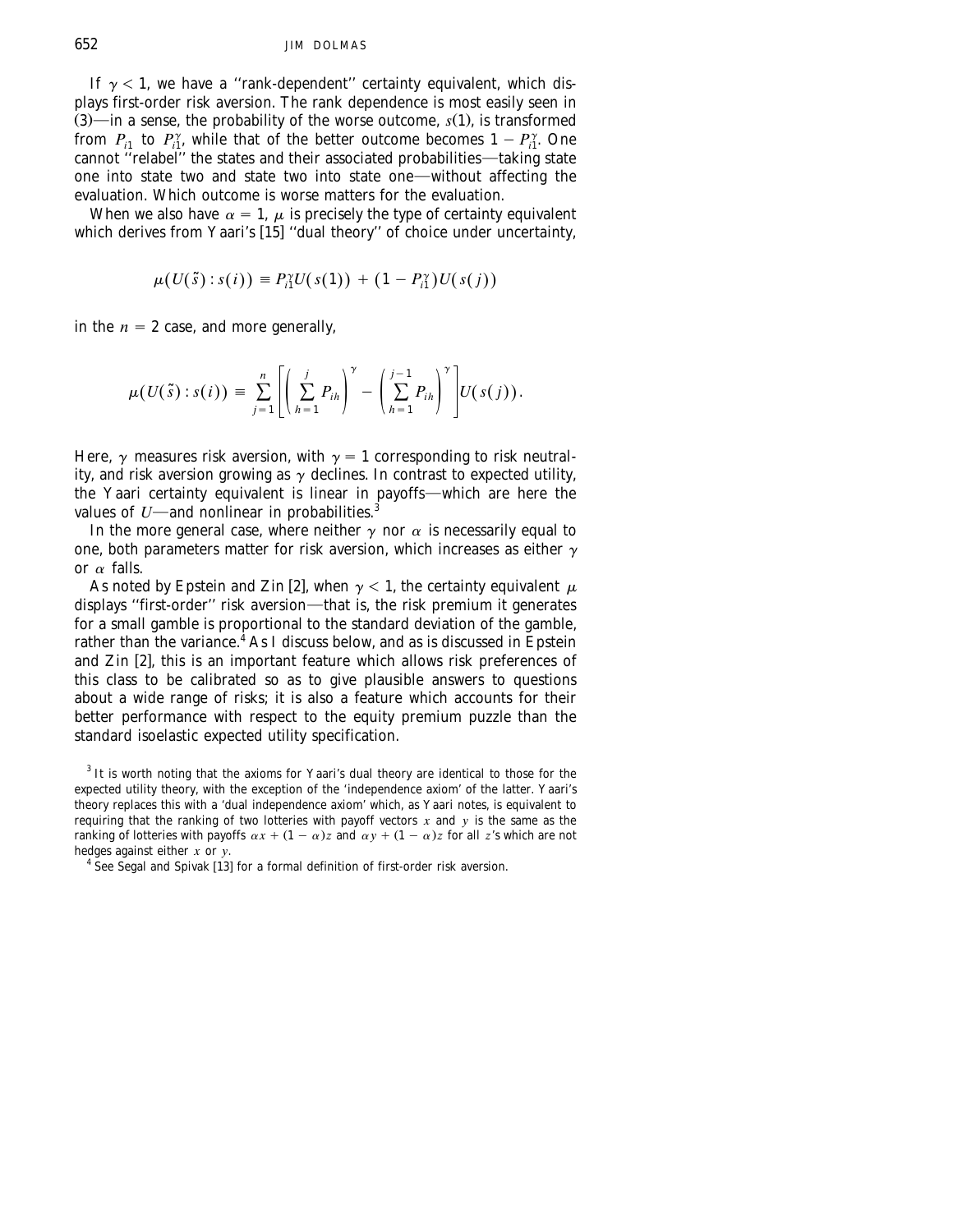# 2.3. Which Specification Is More Plausible?

<span id="page-7-0"></span>If one is willing to use the preferences of a representative agent to gauge the costs associated with business cycles—or, as in Imrohoroglu, the preferences of many identical agents—one has to be sensitive to the question of whether these preferences are plausible descriptions of individuals' attitudes toward risk. The case for the standard, isoelastic, expected utility specification, I suspect, rests largely on a combination of great tractability and consistency with certain important long-run observations e.g., fairly constant consumption growth and a lack of any discernible trend in the real return to capital. Yet, all of the specifications above—which have, for deterministic paths of consumption, constant intertemporal elasticities of substitution and fixed discount factors—are consistent with the same long-run observations.

What we do know from the literature on the equity premium puzzle, is that the standard isoelastic specification, when coupled with a frictionless Arrow–Debreu environment, fails to rationalize the data on the variability of consumption growth and the structure of asset returns, particularly the level of the risk-free interest rate and the rate spread between risky and riskless assets. Of course, this failure could be due to the presence in reality of important trading frictions not captured in the Arrow-Debreu framework. On the other hand, Epstein and  $\overline{Z}$ in [2], while maintaining the assumption of a frictionless trading environment, find that the preference specifications above which are first-order risk averse—those with  $\gamma$  <  $1$ —can come closer to matching the equity premium data than the standard specification.<sup>5</sup>

A key feature of both the standard isoelastic, expected utility class of preferences, as well as the earlier Epstein and  $\overline{Z}$ in specification—the two "second-order" risk averse cases above, in which  $\gamma = 1$ —is that plausible risk premia for small gambles can only be obtained by setting the risk aversion coefficient so large as to make it the case that an agent whose preferences have been calibrated to give plausible answers to questions about small gambles will almost certainly give implausible answers to questions about large gambles.

The "willingness to pay" calculations in Epstein and Zin  $[2]$  are instructive in this regard. Using the certainty equivalents above, they calculate the amounts an individual with initial wealth of \$75,000 would be willing to pay to avoid timeless gambles which add or subtract, with equal probabilities, sums ranging from \$250 to \$74,000. For cases with  $\gamma = 1$ , it is

 $5$  See Mehra and Prescott [9] for evidence on the standard specification. Weil [14] considers ''non-expected-utility'' preferences of the sort formulated in Epstein and Zin in their earlier work, [1], [3], and shows that the model's ability to match the data on consumption growth and asset returns is not enhanced. First-order risk aversion is important in this respect.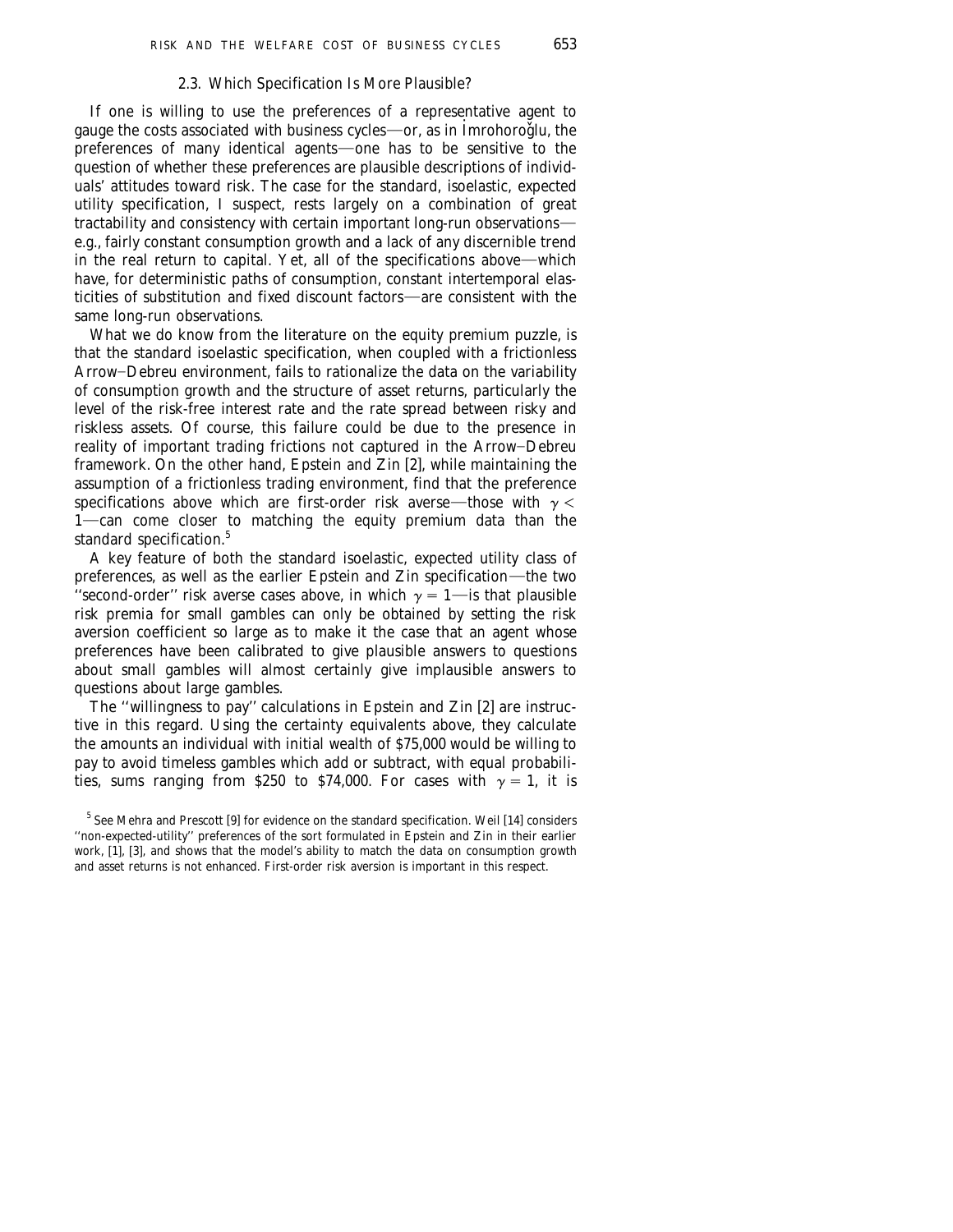necessary to drive the risk aversion parameter  $\alpha$  down to  $\alpha = -29$  to generate a willingness to pay even \$12.48 to avoid the \$250 gamble. The problem, of course, is that an individual with  $\alpha = -29$  would be willing to pay nearly \$74,000—\$73,975.81, to be exact—to avoid the gamble of size  $\sim 574,000$ . In the first-order risk-averse case, with  $\alpha = 0.75$  and  $\gamma = 0.5,$ these numbers are \$103.64 for the \$250 gamble and \$43,809.83 for the \$74,000 gamble. I find both of these numbers—\$103.64 and \$43,809.83—a bit large for my own tastes, but they are answers which one would not call wildly risk averse, and they both seem about in the right general area. Taking  $\gamma = 0.87$  and  $\alpha = 0.75$ , say, yields numbers around \$24 and \$21,000 for the two gambles—which, if anything, would be called, at most, a moderate aversion to risk. The essential point, though, is that the first-order risk-averse certainty equivalent yields answers which are at least plausible for a wider range of gambles than do the certainty equivalents with  $\gamma = 1$ .

This feature derives from the fact, noted in Epstein and Zin [2], that both specifications with  $\gamma = 1$  are "smooth at certainty." To see what is meant by this, in the context of the framework above, consider the certainty equivalents of random future utility for the case where there are two states, occurring with probabilities  $p$  and  $1 - p$ . For certainty equivalents with  $\gamma = 1$ , the locus of payoffs  $(U_1, U_2)$  which are indifferent to some  $\bar{u}$  with certainty, i.e.,

$$
\Big\{(U_1, U_2): (pU_1^{\alpha} + (1-p)U_2^{\alpha})^{1/\alpha} = \overline{u}\Big\},\
$$

forms a smooth indifference curve in the space of pairs  $(U_1, U_2)$ , with slope  $-p/(1-p)$  at "certainty," the 45° line. Loosely, one can visualize aversion to a small gamble as the gap, near the  $45^{\circ}$  line, between this indifference curve and the locus of pairs with expected value equal to  $\overline{u}$ —in other words, the set of pairs  $(U_1, U_2)$  satisfying

$$
pU_1+(1-p)U_2=\overline{u},
$$

which is tangent to the indifference curve at the certainty point, and represents the indifference curve for a risk-neutral  $(\alpha = 1)$  individual. Generating any significant amount of risk aversion near the certainty point requires a large amount of curvature $-\alpha$  large in absolute value $-$ since the indifference curve is smooth at the certainty point. Certainty equivalents with  $\gamma = 1$  are, in a sense, locally risk neutral. The upshot of taking the risk aversion parameter  $\alpha$  to be large enough in absolute value to generate a plausible aversion to small gambles, though, is extreme aversion for gambles with payoffs further away from the certainty point.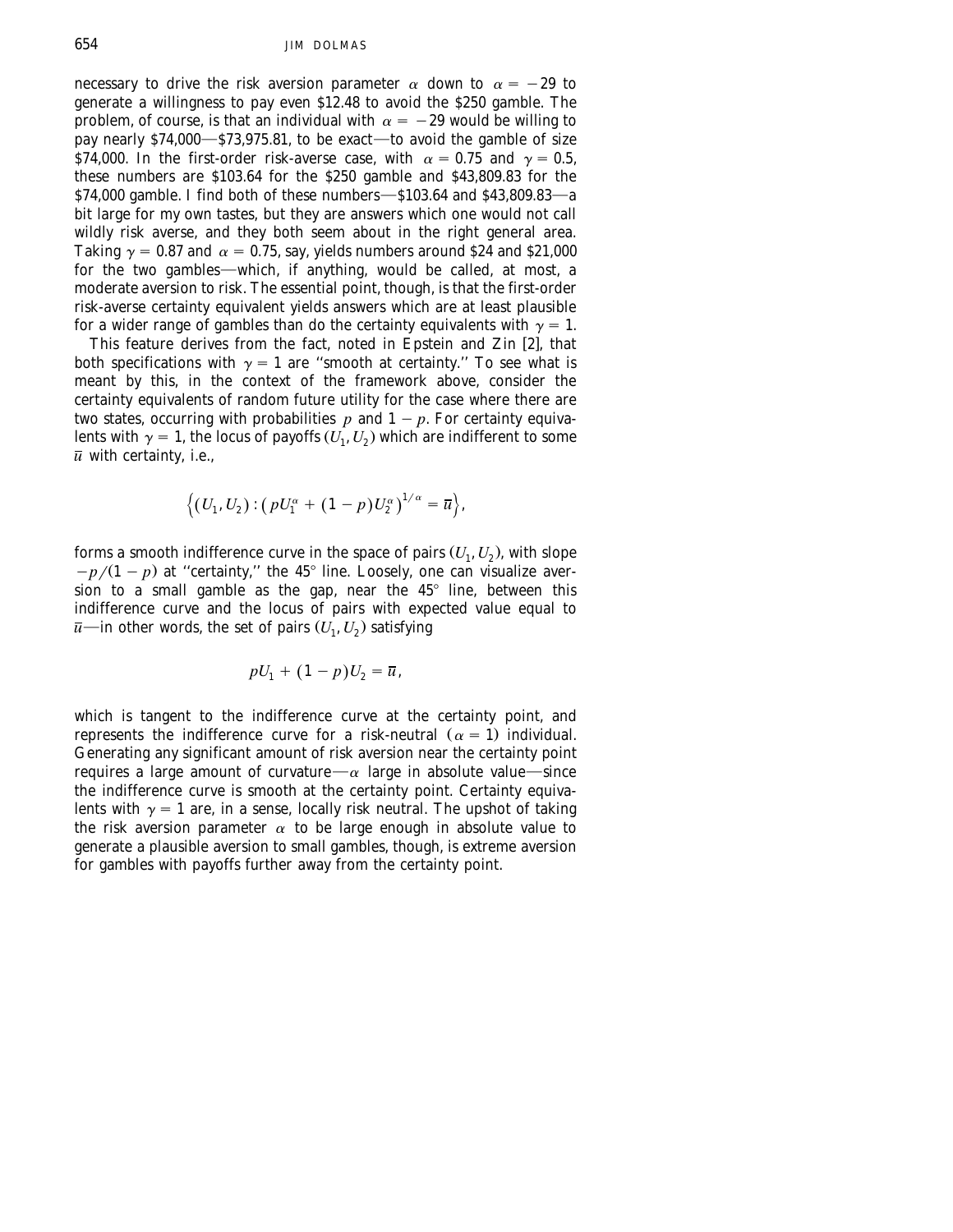<span id="page-9-0"></span>When  $\gamma \neq 1$ , the indifference curve is kinked at the certainty point—a consequence of the rank dependence which results when  $\gamma < 1$ , that is, the dependence of the evaluation on whether the state-one payoff is higher than the state-two payoff or vice versa. If  $\alpha = 1$ , the indifference curve is in fact piecewise linear, with a slope of  $-p^{\gamma}/(1 - p^{\gamma})$  above the 45° line—outcomes where the state-one payoff is worse—and a slope of  $-(1 - (1 - p)^{\gamma})/(1 - p)^{\gamma}$  below—outcomes where the state-two payoff is worse.<sup>6</sup> When  $\alpha$  < 1, the piecewise linearity is removed, but the kink at certainty remains. The presence of the kink at certainty is the feature of these risk preferences which makes it possible to generate plausible levels of aversion to small gambles without generating implausible levels of aversion to large gambles.<sup>7</sup>

Given that individuals do show some aversion to small gambles but are not so averse to large gambles as to prefer practically nothing with certainty to a gamble with a 50% chance of leaving them with practically nothing, and given the obvious need to parsimoniously parameterize individuals' risk preferences, the rank-dependent, first-order risk-averse certainty equivalents above would seem good candidates for the task of modeling individuals' risk preferences.

### 3. A LUCAS-TYPE EXPERIMENT

As in Lucas's experiment, I consider a representative agent's evaluation of alternative hypothetical stochastic consumption streams. For each posited consumption process, and using different specifications of the agent's intertemporal preferences, I calculate the minimum percentage increase in initial consumption needed to compensate the agent for a switch from a world of certainty-in which the disturbances to consumption have a zero variance—to a world in which the disturbances to consumption have a variance calibrated to be realistic. The subsections below describe in turn the alternative consumption processes, solution methods, and information about model calibration.

<sup>&</sup>lt;sup>6</sup> See Fig. 1 in Epstein and Zin [2].<br><sup>7</sup> As Epstein and Zin [2] discuss, were  $\alpha = 1$ —so that  $\gamma$  alone determined the agent's risk aversion—then calibrating  $\gamma$  to give a plausible degree of aversion to small gambles would yield an agent who was not averse enough to large gambles. Thus, the role of  $\alpha$  is in generating sufficient aversion to large gambles in conjunction with a plausible aversion to small gambles.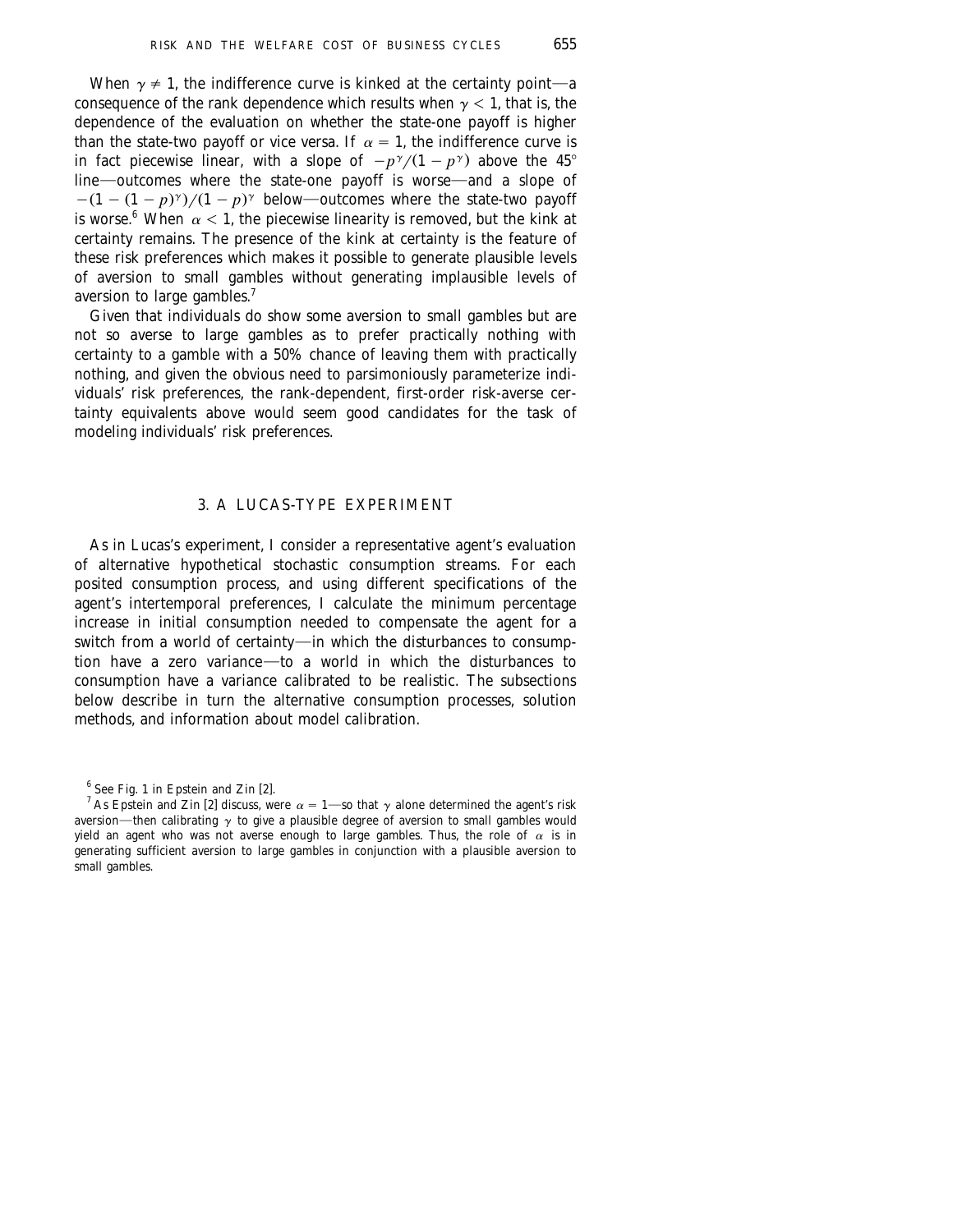#### 3.1. Alternative Consumption Processes

I consider three different models for the consumption process. The first follows Lucas in specifying  $c_t = c_0(1 + g)^t \exp(\xi_t)$ , or

$$
\ln c_t = \ln c_0 + t \ln(1+g) + \xi_t, \tag{4}
$$

where  $\{\xi_i\}$  is an *i.i.d.* process with mean zero. Note, though, that while Lucas assumes consumption paths of the form above, he takes the standard deviation of the disturbance from figures reported in Kydland and Prescott [7], which are for Hodrick-Prescott filtered data.<sup>8</sup> The variance of log U.S. per capita consumption about a linear trend is several times the variance of the HP ''cyclical'' component which Lucas uses. When I regress the log of annual postwar per capita consumption on a constant and linear time trend, the standard deviation of the residuals from that regression is 0.0271, about twice the standard deviation which Lucas takes from the HP cyclical component of per capita consumption. The residuals are also, as one would expect, highly serially correlated; a first-order autoregression on them yields a coefficient near unity.

The second model maintains the assumption of a linear deterministic trend, but allows for serial correlation in the disturbances  $\xi_t$ . That is, the logarithm of consumption is assumed to follow (4), and

$$
\xi_t = a \xi_{t-1} + u_t,\tag{5}
$$

where  $\{u_i\}$  is an *i.i.d.* process with mean zero. In the quantitative experiments below, I set  $a = 0.9849$ , which is the value I obtain from a first-order autoregression on the residuals from a least-squares-estimated version of  $(4)$ .

Finally, as in much of the equity premium literature, I consider consumption streams with growth rates which follow autoregressive processes  $-i.e.,$  consumption processes with

$$
c_{t+1}/c_t = \xi_{t+1},
$$

where  $\{\xi_t\}$  is a stationary autoregressive process—in particular,

$$
\xi_t = (1-a)(1+g) + a\xi_{t-1} + u_t, \qquad (6)
$$

<sup>8</sup> This is also the standard deviation used by Pemberton. Of course, there is a subtle issue here as to what constitutes "business cycles"-or, put differently, if business cycles were eliminated, what would be left? One may very well identify business cycle fluctuations in consumption with the Hodrick-Prescott cyclical component, but, except in the case of logarithmic utility, one cannot sensibly evaluate the ''cyclical'' component of consumption streams separately from the trend component.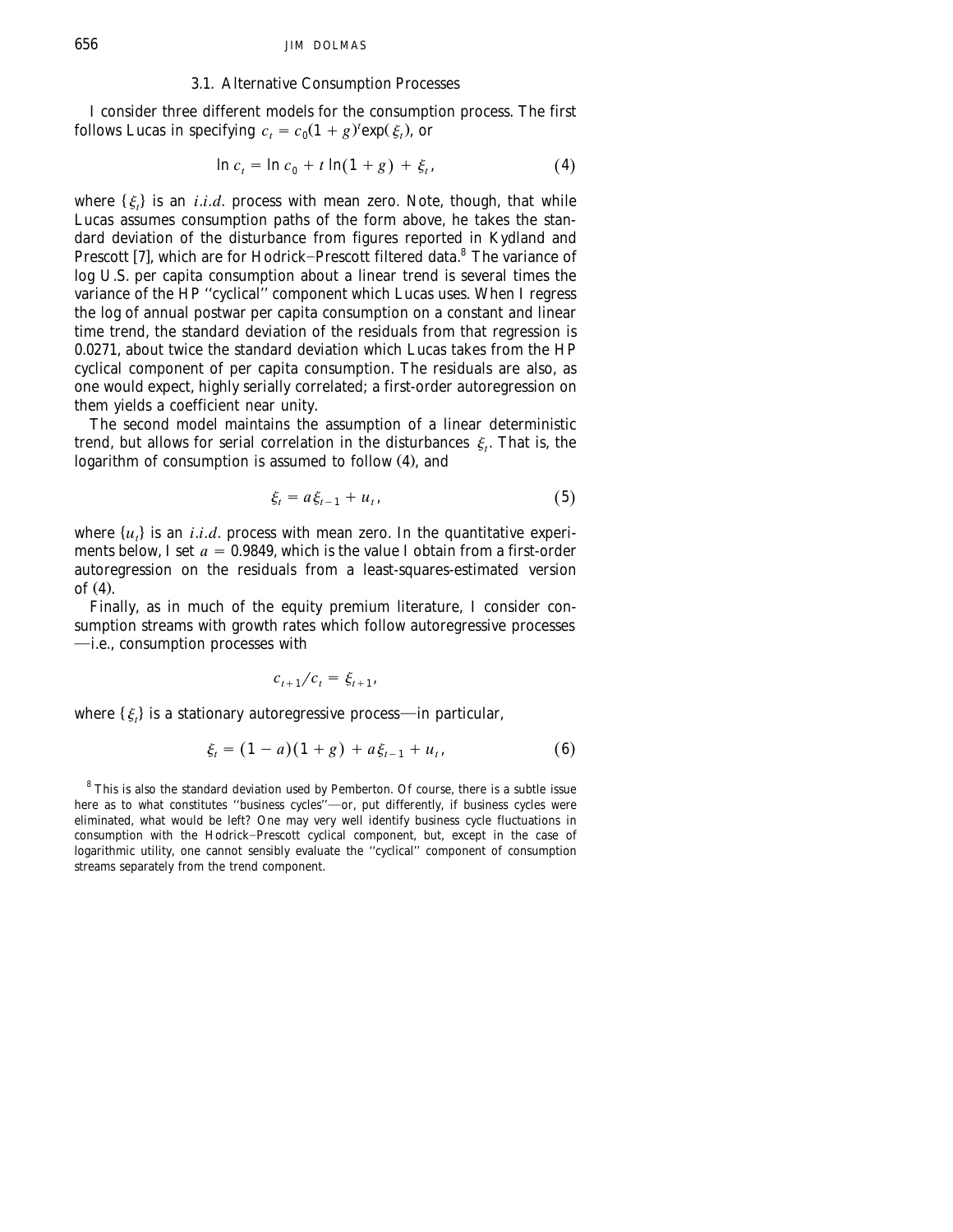where  $u_t$  is *i.i.d.* with mean zero. This implies that innovations to the growth rate of consumption have a permanent effect on the level of consumption; in logarithms, consumption would follow a random walk with serially correlated disturbances. This specification, I think, better captures the features of U.S. per capita consumption than the linear time trend specification used by Lucas, although the true data-generating process no doubt lies somewhere between the two extremes.

# 3.2. Solving for the Agent's Lifetime Utility

For computational purposes, I approximate the consumption processes using finite-state Markov chains. In all cases, I derive a solution for the stochastic process of lifetime utility, suitably normalized-either by extracting a deterministic trend in the cases where consumption obeys  $(4)$  or by normalizing by the level of current consumption when the consumption process is  $(6)$ —by iteratively solving an appropriate functional equation. The normalized lifetime utility levels can then be expressed in terms of the values of the disturbances  $\xi$ , which take on values in a finite set,  $\{\xi_1, \xi_2, \ldots, \xi_n\}.$ 

As discussed in the Appendix, when consumption follows the linear trend specification (4), lifetime utility normalized by  $(1 + g)^t c_0$  call it  $v(\xi)$  in state  $\xi$ —obeys

$$
v(\xi) = \left[ \exp(\xi)^{\rho} + \beta (1+g)^{\rho} \mu(v(\tilde{\xi}) : \xi)^{\rho} \right]^{1/\rho}.
$$
 (7)

Alternatively, when consumption follows (6), lifetime utility, normalized in this case by the level of current consumption, obeys

$$
v(\xi) = \left[1 + \beta \mu \left(\tilde{\xi} v(\tilde{\xi}) : \xi\right)^{\rho}\right]^{1/\rho}.
$$
 (8)

Equations (7) and (8) are functional equations  $-$  or more precisely, given the finite-state Markov chain assumption, systems of nonlinear equations in  $n$  unknowns—which can be solved iteratively for the normalized lifetime utility functions  $v(\xi) = (v(\xi_1), v(\xi_2), \ldots, v(\xi_n))$  which satisfy them.

In each case, having solved for normalized lifetime utility in the *n* states, I then calculate the certainty equivalent of normalized lifetime utility according to  $\mu$ , using the Markov chain's invariant probabilities over the states,  $p = (p_1, p_2, \ldots, p_n)$ . Since we will be interested in variations in the standard deviation of the disturbances, let  $V(\sigma)$  denote the certainty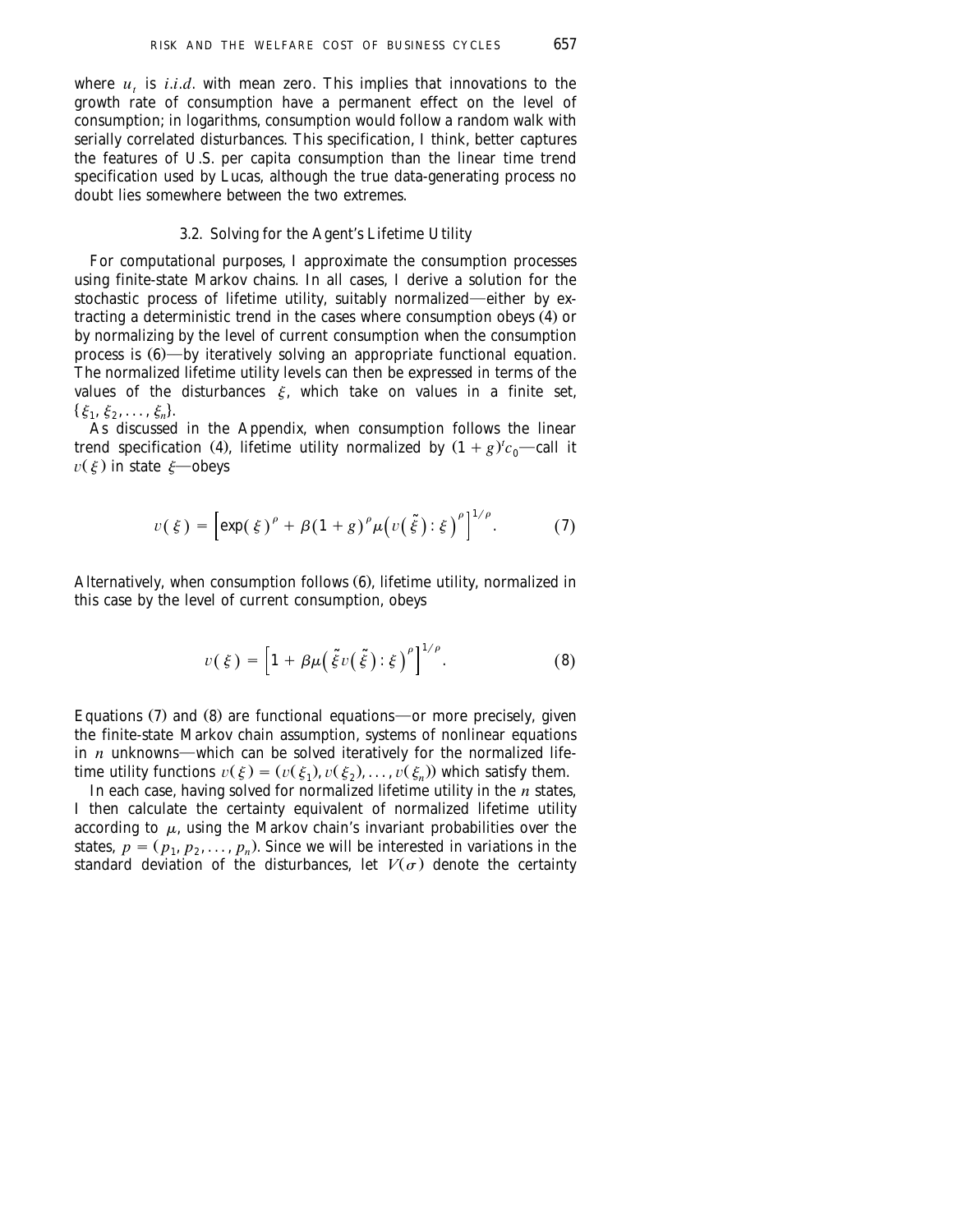equivalent of normalized lifetime utility obtained via the above procedure for a given standard deviation  $\sigma$ . That is,

$$
V(\sigma) = \left[\sum_{i=1}^n \left( \left(\sum_{j=1}^i p_j\right)^{\gamma} - \left(\sum_{j=1}^{i-1} p_j\right)^{\gamma} \right) v(\xi_i)^{\alpha} \right]^{1/\alpha},
$$

where  $v(\xi)$  is the solution for normalized lifetime utility when  $\sigma$  is the standard deviation of the disturbances  $\xi$ .

Because of the linear homogeneity of the aggregator and certainty equivalent, the proportionate increase in initial consumption needed to render the agent indifferent between two environments with standard deviations of  $\sigma$  and  $\tilde{\sigma} > \sigma$  is the value of  $\lambda$  which satisfies

$$
(1 + \lambda)V(\tilde{\sigma}) = V(\sigma).
$$
 (9)

Note also that in all cases, scaling up initial consumption by the factor  $1 + \lambda$  raises, in an expected sense, consumption in all future periods in the proportion  $1 + \lambda$  as well—so  $\lambda$  can also be thought of as a proportionate increase, on average, in consumption in every period.

Using the ''long run'' certainty equivalent of lifetime utility, which uses the Markov chain's invariant probabilities, to make welfare comparisons requires some justification. In all of the cases I consider, an individual's lifetime utility from today onward depends on which state the economy is in today.<sup>9</sup> We could ask the agent how much he or she is willing to pay to move from a particular state in one environment—i.e., a world with one  $\sigma$ —to a particular state in another environment—a world with another  $\sigma$ . Evaluating two consumption processes with different  $\sigma$ 's according to their ''long run'' certainty equivalents *V* amounts, as I see it, to asking the agent to evaluate, in an ex ante sense, the choice of living in two different environments. For that question, the proper probabilities to use—from behind a "veil of ignorance," so to speak—are the invariant probabilities of the *n* states.

The experiments which I perform, as in Lucas, calculate  $\lambda$  for switches from a world of certainty to a world with a realistic  $\sigma$ , other things constant, for various values of the preference parameters  $\rho$ ,  $\gamma$ , and  $\alpha$ . Throughout the experiments, the discount factor  $\beta$  will be held constant. The value I use for  $\beta$  is 1.03<sup>-0.25</sup>, which would imply a 3% steady-state real interest rate.

<sup>9</sup> This is true even in the case of *i*.*i*.*d*. disturbances about a linear trend.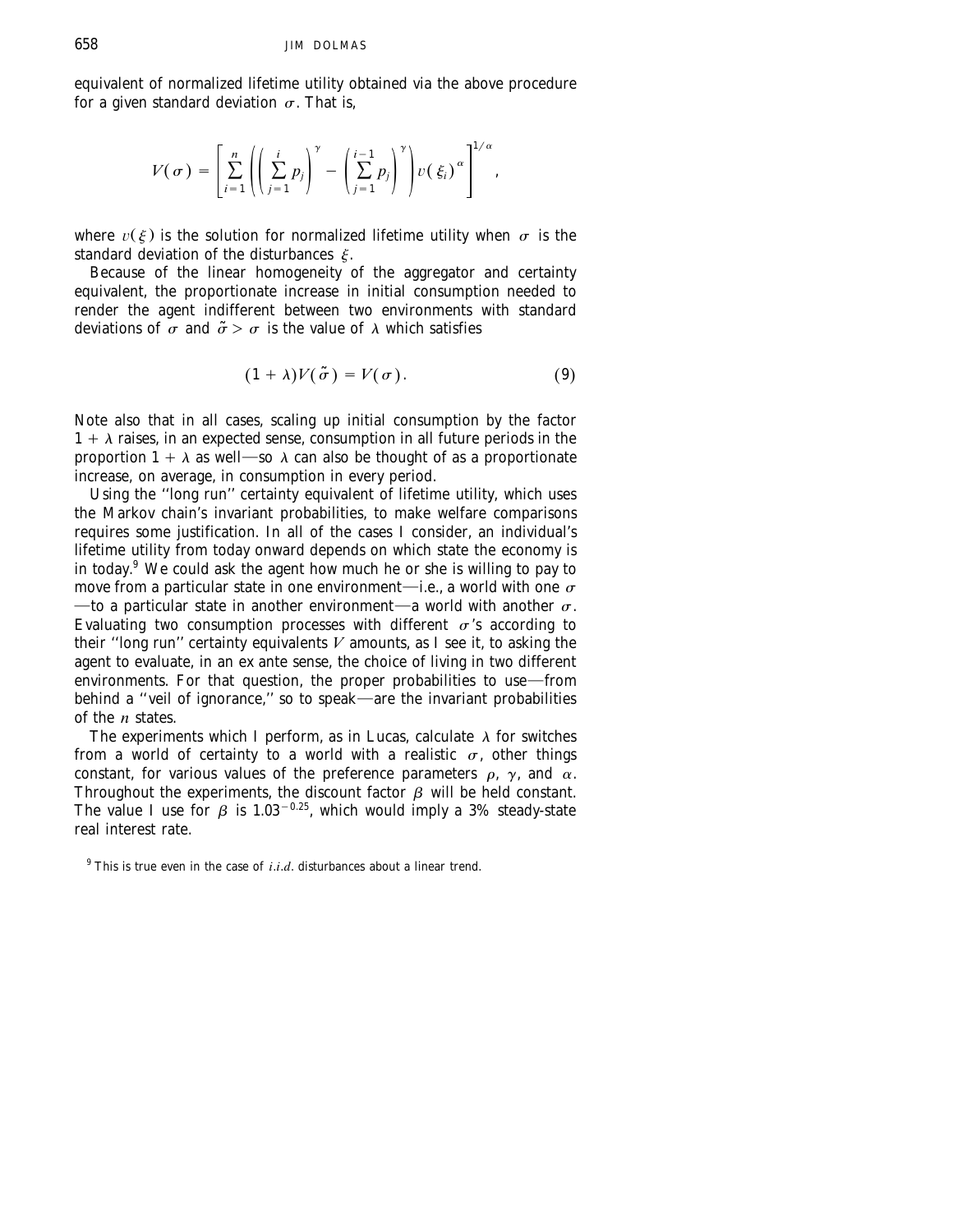# 3.3. Calibrating the Consumption Processes

<span id="page-13-0"></span>To perform these experiments, we need to calibrate the parameters of the consumption processes for the ''realistic'' environment. The data I use are the Citibase quarterly series on consumption of nondurables and services from first quarter 1947 to second quarter 1992. It is natural to exclude durables: purchases of durables—which is what is measured—have high variability, though we know that consumption of the services of durables is probably much smoother. The population data used to obtain per capita consumption are the U.S. Census monthly data on all citizens. averaged over quarters.

An OLS regression of the logarithm of per capita consumption on a  $constant$  and  $a$  linear time trend—for the cases where consumption follows (4)—yields an estimate of the quarterly growth rate equal to  $0.5\%$ , or about 2% annually. The standard deviation of the residuals from this regression is 0.0271. A subsequent  $AR(1)$  fit to the residuals—for the case of  $(5)$ —gives a coefficient of  $a = 0.9849$ .

In the case where consumption growth follows an autoregressive process (6), fitting a simple  $AR(1)$  to per capita consumption growth yields estimates of  $\alpha = 0.2163$  and  $(1 - \alpha)(1 + g) = 0.7871$ , implying  $1 + g = 1.0043$  $-$ a 0.43% quarterly growth rate, or a 1.73% annual growth rate of per capita consumption. The standard deviation of the residuals from this regression is 0.0056, implying that the unconditional standard deviation of  $\xi_t$  is  $\sigma = 0.0057$ .

I use standard *n*-state Markov chain representations which capture unconditional means and standard deviations, as well as autocorrelation.<sup>10</sup> In each case the invariant probabilities over the *n* states place approximately 70% of the mass of the distribution within  $\pm 3/4$ th standard deviations from the mean. Thirty percent of the mass is at or outside  $+1.10$  standard deviations.

# 4. RESULTS

I divide the results below into three cases corresponding to the three stochastic processes governing consumption—that is, *i.i.d.* disturbances about a linear trend  $\overline{4}$ ), autocorrelated disturbances about a linear trend  $(4 \text{ and } 5)$ , or the  $AR(1)$  process for consumption growth  $(6)$ . For each process, I then present welfare cost figures for each specification of risk preferences. The specifications of risk preferences can be divided into two cases, according to whether the certainty equivalent employed is ''smooth

 $10$  See the Appendix for more details.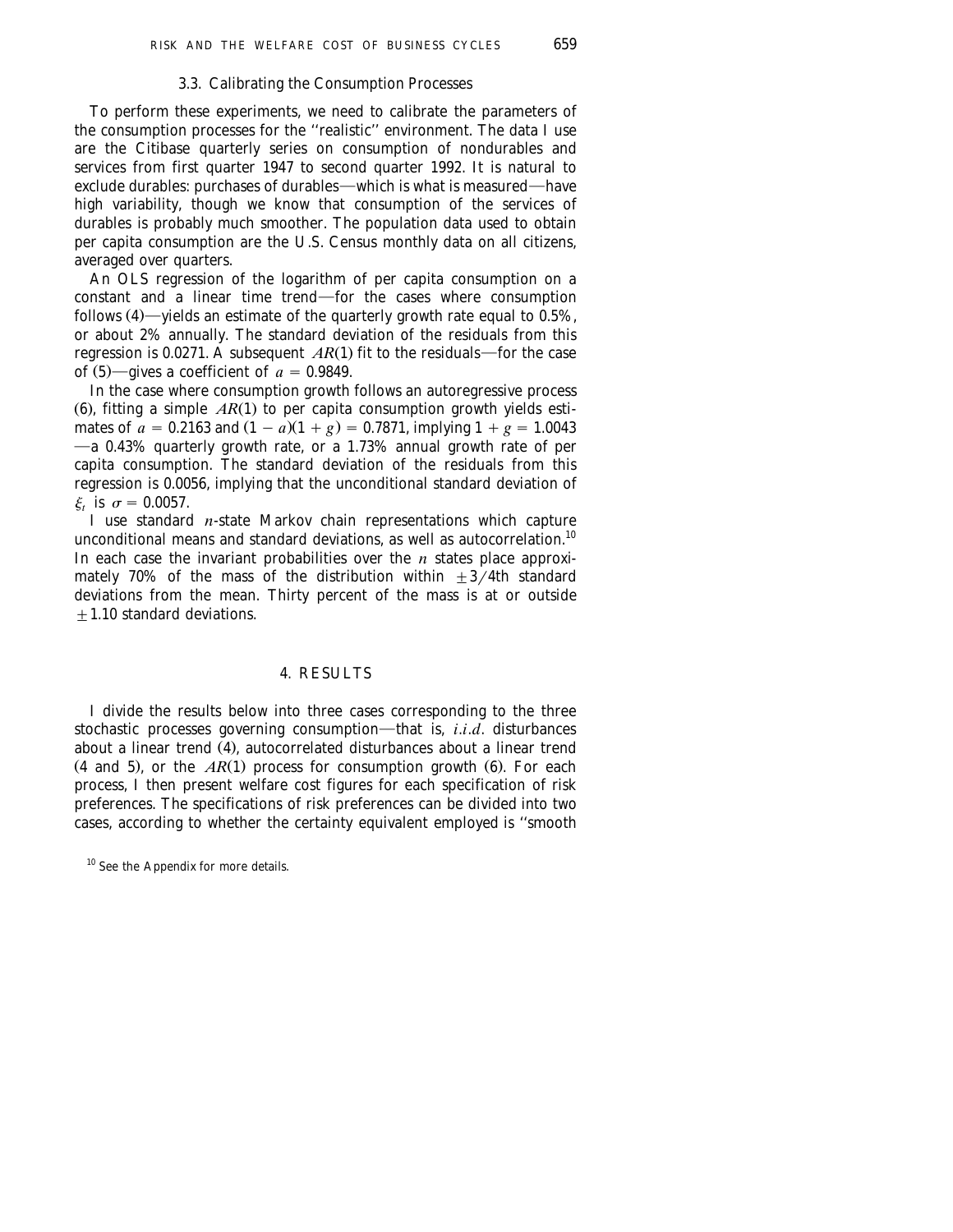at certainty'' ( $\gamma = 1$ ) or "kinked"—i.e., first-order risk averse ( $\gamma < 1$ ). The first, ''smooth'' case encompasses both the standard isoelastic expected utility specification (in which  $\alpha = \rho$ ) and the generalization of the standard specification used by Epstein and Zin  $(11, 3)$  in their theoretical and empirical analyses of the consumption-based CAPM. The first-order riskaverse case can be divided into what one might call a pure ''Yaari'' specification (in which  $\alpha = 1$ ) and a more general first-order risk-averse specification ( $\alpha$  < 1).

As will become clear below, for the experiments here, whether  $\alpha$  is equal to one or is slightly less than one does not make a great deal of difference, much as in Epstein and Zin [2]. Intuitively,  $\alpha$  would figure more prominently if the ''gambles'' involved were larger. It is the kink at certainty, which owes to the fact that  $\gamma$  < 1, that matters most for small gambles; taking  $\alpha$  < 1 is important only for combining plausible aversion to small gambles with plausible aversion to large gambles. Consequently, we will make only one reference to the  $\alpha < 1$  case, in the first experiment, with the remainder of the  $\gamma$  < 1 results assuming  $\alpha = 1$ .

# 4.1. Consumption: a Linear Trend Plus i.i.d. Disturbances

We begin, as in Lucas, with a consumption process which consists, in logarithmic form, of a linear time trend plus  $i.i.d.$  disturbances—i.e., the process given in  $(4)$ .

#### 4.1.1. *Results for Smooth Certainty Equivalents*

We initially set  $\gamma = 1$  and consider "smooth" certainty equivalents of the form

$$
\mu(v(\tilde{\xi}) : \xi_i) = \left[ \sum_{j=1}^n P_{ij} v(\xi_j) \right]^{\alpha} \right]^{1/\alpha}.
$$

Of course, in the case where consumption obeys  $(4)$  and the disturbances are *i.i.d.*,  $P_{ij} = p_j$  for all *i*, and there is then no dependence of  $\mu$  on the current state.

The utility process—given in normalized form in  $(7)$ —corresponds to that employed by Epstein and Zin ([1], [3]), with the parameter  $\rho$  governing attitudes toward intertemporal substitution for deterministic consumption streams and  $\alpha$  governing risk aversion for timeless gambles. In fact,  $1 - \alpha$  is the agent's Arrow-Pratt coefficient of relative risk aversion for timeless gambles, while  $1/(1 - \rho)$  is the agent's elasticity of intertemporal substitution for deterministic consumption streams. In this case,  $\alpha = 1$ corresponds to risk neutrality, and risk aversion rises as  $\alpha$  decreases. If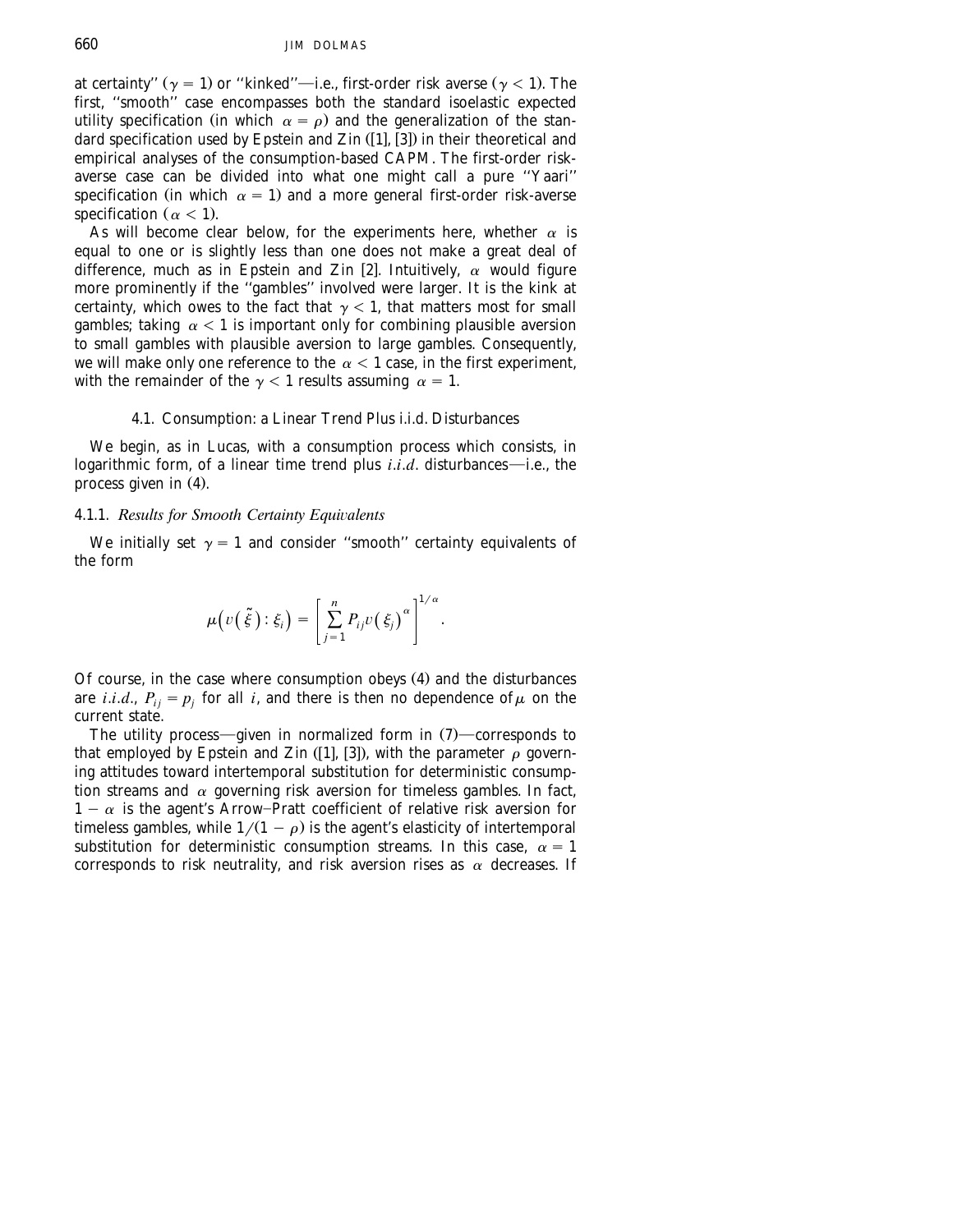<span id="page-15-0"></span> $\alpha = \rho$ , these preferences correspond to the expected utility preferences employed by Lucas.

The first case we will look at is, in fact, that of expected utility. In this case, the coefficient of relative risk aversion for timeless gambles,  $1 - \alpha$ , is equal to the inverse of the elasticity of intertemporal substitution,  $1/(1 \rho$ ). The welfare cost values are reported in Table I, for coefficients of relative risk aversion equal to 2, 5, 10 and 20—i.e., for values of  $\alpha$  (or  $\rho$ ) equal to  $-1$ ,  $-4$ ,  $-9$ , and  $-19$ . The entries in the table are the percentage increases in consumption needed to compensate the agent for a switch from a world of certainty to a world with a realistic variance of the disturbances to consumption—i.e., the entries are 100 times the values of  $\lambda$  satisfying (9).

The welfare cost values range from just under a 0.04% increase in consumption to just under a  $0.70\%$  increase in consumption for a switch from certainty to a realistic variance. In per capita dollar terms-taking U.S. annual per capita consumption to be about  $$20,000$ —these costs are on the order of \$7.34 to \$139 per person per year.

The upper end of this range, which corresponds to a value of  $1 - \rho = 1$  $\alpha = 20$ , is quite a bit larger than what Lucas obtained for the same risk aversion coefficient; for a coefficient of relative risk aversion equal to 20, Lucas obtained a value slightly less than  $2/10%$ . One would expect the numbers reported here to be somewhat larger, however, since the ''realistic'' standard deviation used in these calculations is the estimate  $\sigma = 0.0271$ rather than the  $\sigma = 0.013$  used by Lucas and Pemberton.

Allowing  $\alpha$  to differ from  $\rho$  yields no cost value greater than the 0.6958% of Table I—at least for  $\alpha$  and  $\rho$  taking on values in the same range—though one interesting result does come out when we allow the agent's degree of risk aversion and willingness to substitute intertemporally to vary independently. In particular, as [Table II](#page-16-0) below shows, the proper interpretation of the numbers in Table I is not that the welfare cost of business cycles rises as the agent becomes more risk averse—though this is, of course, correct in a technical sense—but, rather, the welfare cost of business cycles rises as the agent becomes less willing to substitute over time.

TABLE I Business Cycle Costs with Expected Utility,  $c_t = c_0(1 + g)^t \exp(\xi_t)$ ,  $\xi_t$  *i.i.d.* 

| Coefficient of relative risk aversion: |        |        |        | 20     |
|----------------------------------------|--------|--------|--------|--------|
|                                        | 0.0367 | 0.1469 | 0.3306 | 0.6958 |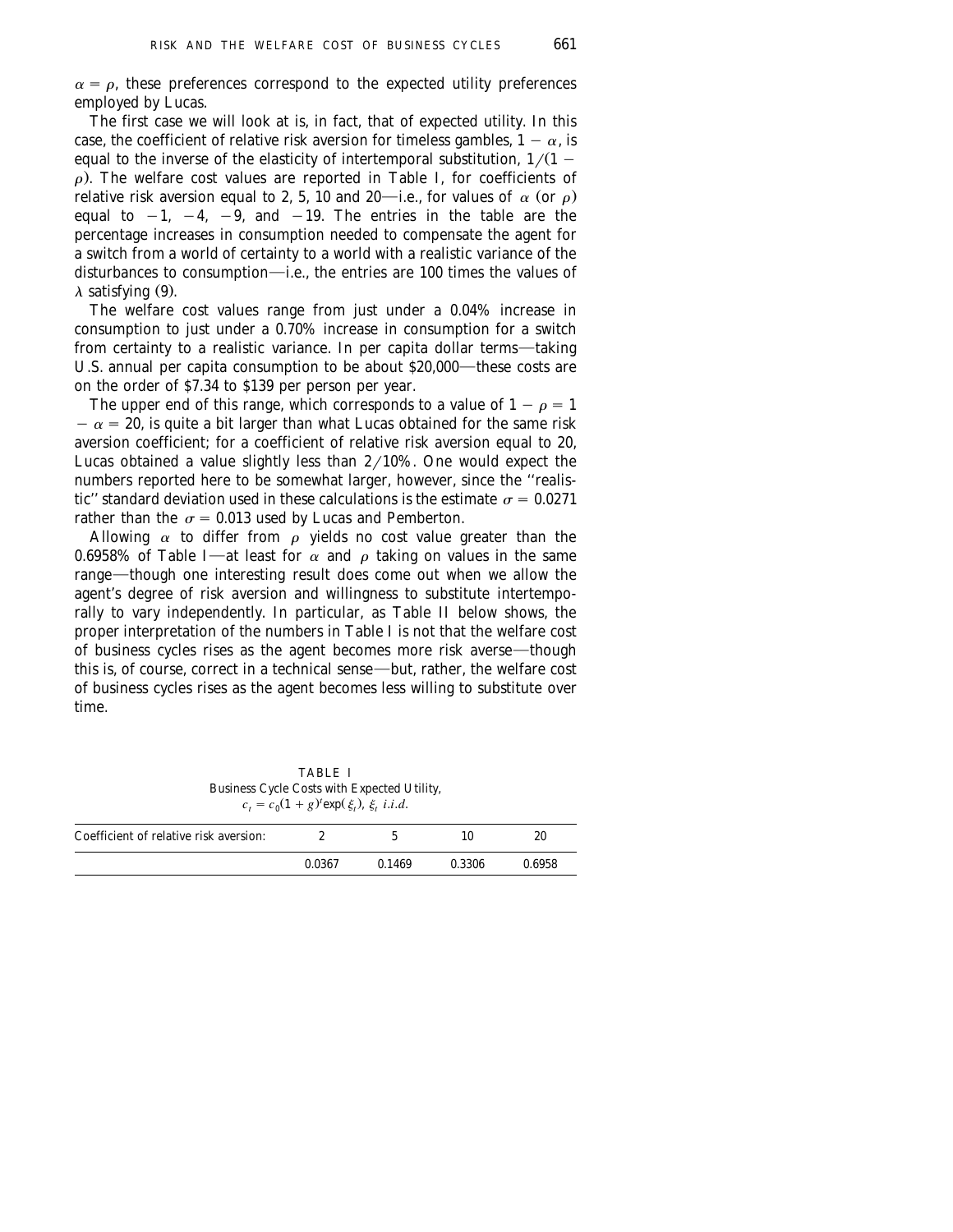<span id="page-16-0"></span>

|                |    | Elasticity of intertemporal substitution: |        |        |        |  |  |
|----------------|----|-------------------------------------------|--------|--------|--------|--|--|
|                |    | 1/2                                       | 1/5    | 1/10   | 1/20   |  |  |
| Degree of risk | 2  | 0.0367                                    | 0.1440 | 0.3153 | 0.6270 |  |  |
| aversion:      | 5  | 0.0381                                    | 0.1469 | 0.3210 | 0.6384 |  |  |
|                | 10 | 0.0403                                    | 0.1519 | 0.3306 | 0.6575 |  |  |
|                | 20 | 0.0449                                    | 0.1619 | 0.3497 | 0.6958 |  |  |

TABLE II Business Cycle Costs with "Smooth" Certainty Equivalents,  $c_t = c_0 (1 + g)^t \exp(\xi_t)$ ,  $\xi_t$  *i.i.d.* 

Table II shows the percentage increases in consumption needed to compensate the agent for a switch from certainty to a realistic variance, for various combinations of  $\alpha$  and  $\rho$ . The "degree of risk aversion" values shown in the table are values of  $1 - \alpha$  for  $\alpha = -1, -4, -9,$  and  $-19$ . The "elasticity of intertemporal substitution" values are values of  $1/(1 - \rho)$ as  $\rho = -1, -4, -9, \text{ or } -19$ . Note that the main "diagonal" of the table —entries where  $\alpha = \rho$ —simply replicates the numbers in [Table I.](#page-15-0)

As one can see, the largest cost value remains 0.6958, or a little less than a  $7/10\%$  increase in initial consumption; this value occurs where the agent is most risk averse and least willing to substitute over time. Looking across the rows and down the columns of the table, one sees the ''interesting result'' mentioned above: at least for this consumption process, the agent's willingness to substitute intertemporally has a much larger impact on the cost of fluctuations in consumption than does the agent's aversion to risk. In particular, for a given elasticity of intertemporal substitution, the influence of the degree of risk aversion parameter on the cost values is fairly negligible; on the other hand, for a given degree of risk aversion, the costs vary substantially with the agent's elasticity of intertemporal substitution.

# 4.1.2. *Results for First-order Risk-averse Certainty Equivalents*

We now turn to consider the first-order risk-averse preferences which obtain when we take  $\gamma$  < 1 in the certainty equivalent operator  $\mu$ . The certainty equivalent of normalized future utility  $v(\xi)$  then has the form

$$
\mu(v(\xi):\xi_i)=\left[\sum_j\left(\left(\sum_{h=1}^j P_{ih}\right)^{\gamma}-\left(\sum_{h=1}^{j-1} P_{ih}\right)^{\gamma}\right)v(\xi_j)^{\alpha}\right]^{1/\alpha}.
$$

The utility process is again given by  $(7)$ , and, in this case of *i.i.d.* disturbances, there is no dependence of  $\mu$  on the current state. Setting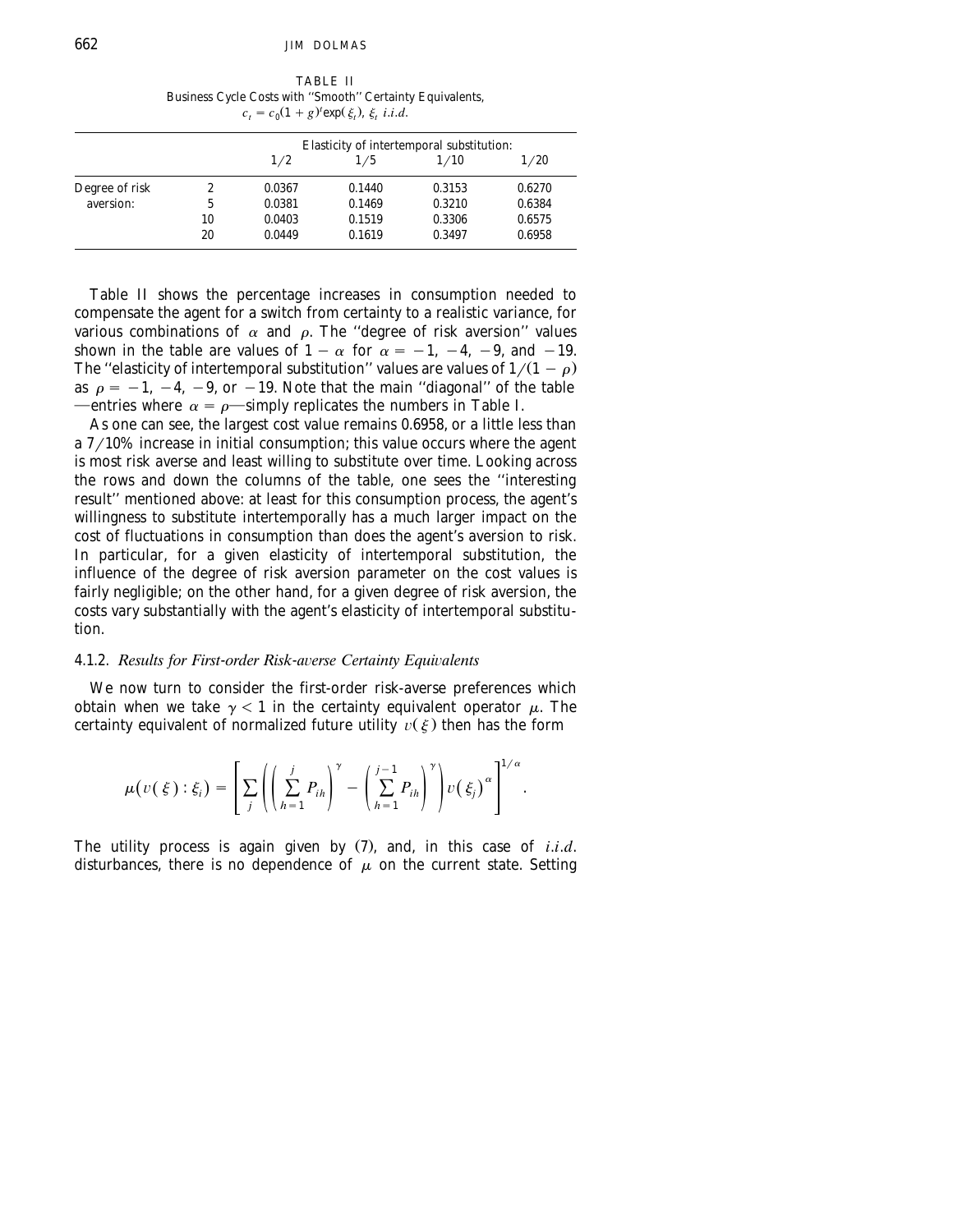<span id="page-17-0"></span> $\alpha = 1$  in this certainty equivalent corresponds to what I have called the "Yaari" case. When  $\alpha = 1$ ,  $\gamma$  alone governs risk aversion—with smaller  $\gamma$ corresponding to greater aversion to risk—while  $\rho$  again governs intertemporal substitution for deterministic streams.

Table III below gives percentage increases in consumption needed to compensate the agent for a switch from certainty to a realistic variance for the "Yaari" case of  $\alpha = 1$ . The "degree of risk aversion" values in this table are values of  $\gamma$ —in particular,  $\gamma$  ranging from 0.99 down to 0.70, with risk aversion increasing as we move down the table, just as in [Table](#page-16-0) [II.](#page-16-0) The ''elasticity of intertemporal substitution'' values are again values of  $1/(1 - \rho)$  for  $\rho = -1, -4, -9,$  and  $-19$ .

The maximum cost value in the table is roughly 1.6%. The maximum occurs at  $\gamma = 0.70$ —the highest level of risk aversion shown—and 1/(1 –  $\rho$ ) = 1/20—the smallest elasticity of intertemporal substitution shown. Even at  $\gamma = 0.90$ , costs greater than 0.5% and even 0.9% are possible, if the agent is relatively unwilling to substitute intertemporally. In per capita annual dollar terms, costs of this size are in the rough range of  $$57$  to  $$180$ per person per year. If the representative agent is as risk averse as, say,  $\gamma = 0.87$ , the costs in dollar terms rise to between \$74 and \$198 per person per year.

How risk averse is an individual with  $\gamma = 0.87$ ? The "degrees of risk aversion'' values in the table can be put into perspective by reconsidering the ''willingness to pay'' calculations discussed in [Section 2.3](#page-7-0) above. For an individual with initial wealth of \$75,000, faced with a (timeless) gamble which adds or subtracts, with equal probability, \$250 from the individual's wealth, the individual's willingness to pay to avoid the gamble, for the  $\gamma$ values used in Table III, is presented in [Table IV.](#page-18-0) Thus, an individual with risk preferences of the form used in this section, whose degree of risk aversion was  $\gamma = 0.87$ , would be willing to pay \$23.57 to get out of the \$250 gamble. While there is certainly room for argument here, I would

|                |      | Elasticity of intertemporal substitution: |        |        |        |  |  |
|----------------|------|-------------------------------------------|--------|--------|--------|--|--|
|                |      | 1/2                                       | 1/5    | 1/10   | 1/20   |  |  |
| Degree of risk | 0.99 | 0.0595                                    | 0.1662 | 0.3366 | 0.6460 |  |  |
| aversion:      | 0.95 | 0.1575                                    | 0.2664 | 0.4402 | 0.7556 |  |  |
|                | 0.90 | 0.2873                                    | 0.3991 | 0.5774 | 0.9005 |  |  |
|                | 0.87 | 0.3695                                    | 0.4831 | 0.6642 | 0.9920 |  |  |
|                | 0.75 | 0.7355                                    | 0.8568 | 1.0494 | 1.3961 |  |  |
|                | 0.70 | 0.9084                                    | 1.0330 | 1.2305 | 1.5847 |  |  |

TABLE III Business Cycle Costs with First-order Risk Aversion,  $\alpha = 1$ ,  $c_t = c_0(1 + g)^t \exp(\xi_t), \xi_t$ , *i.i.d.*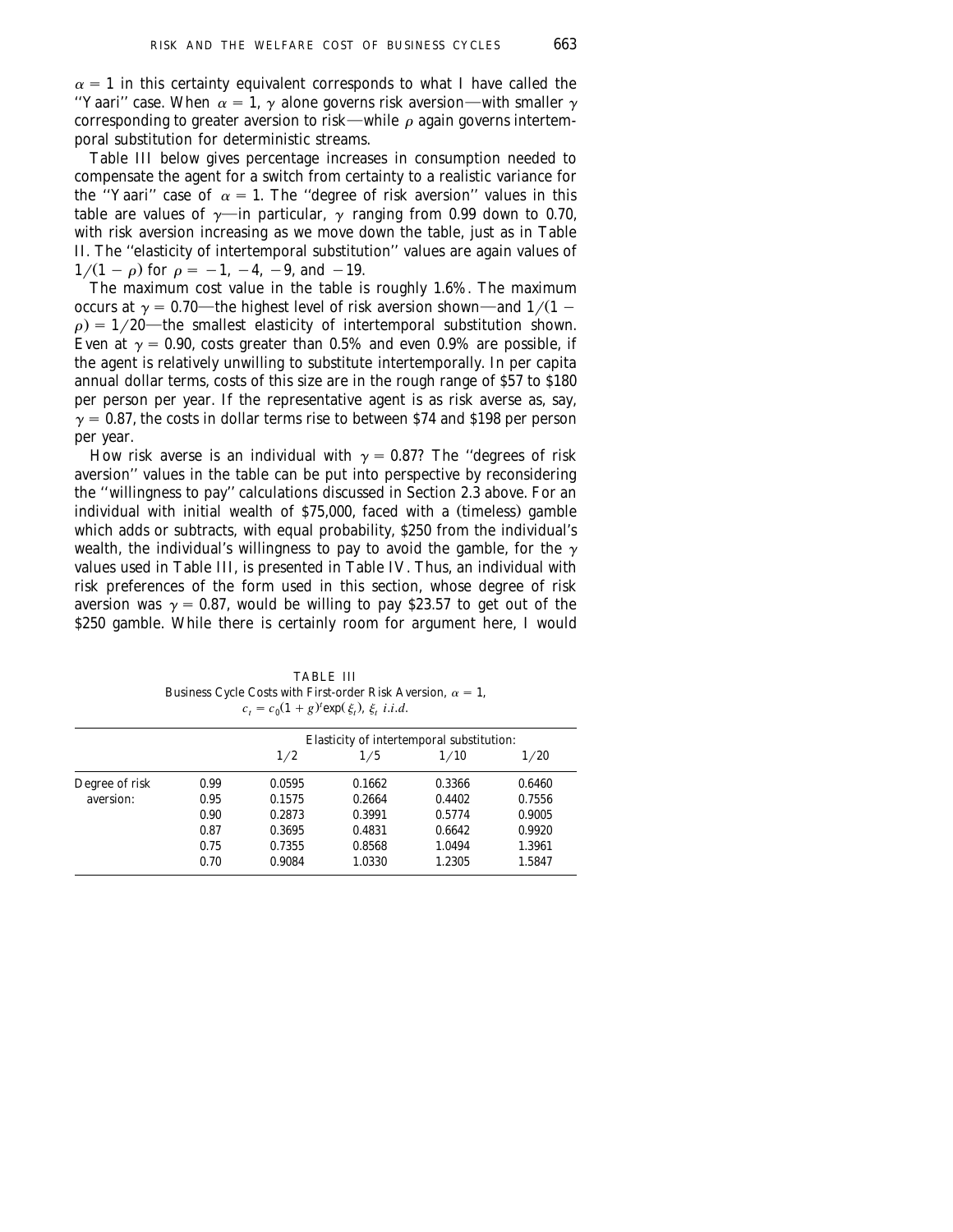<span id="page-18-0"></span>

|                             | Whillights to Fay to Avoid a Sinali Gamble |        |         |         |         |         |  |  |
|-----------------------------|--------------------------------------------|--------|---------|---------|---------|---------|--|--|
| Degree of risk<br>aversion: | 0.99                                       | 0.95   | 0.90    | 0.87    | 0.75    | 0.70    |  |  |
|                             | \$1.74                                     | \$8.82 | \$17.94 | \$23.57 | \$47.30 | \$57.79 |  |  |

TABLE IV Willingness to Pay to Avoid a Small Gamble

suggest that such a person is not wildly risk averse. For this same individual—depending on his or her elasticity of intertemporal substitu- $\frac{1}{100}$  tion—business cycle costs on the order of  $\frac{574}{100}$  per year to \$198 per year are possible.

To see that there is little consequence to whether  $\alpha$  is equal to one or is slightly less than one, as argued above, Table V replicates the experiment in [Table III](#page-17-0) for a value of  $\alpha = 0.75$ . As is clear, the results are virtually identical. Consequently, in the experiments below, we will restrict our attention to the case of  $\alpha = 1.11$ 

Finally, note that while the results in [Tables III](#page-17-0) and V show that with first-order risk aversion there is a greater dependence of the cost of fluctuations on the agent's degree of risk aversion than in the ''smooth'' case, much of the variation in the cost values even in the first-order risk-averse case is still due to variation in the agent's willingness to substitute intertemporally. This is particularly true if one looks at the rows of [Tables III](#page-17-0) and V, which correspond to values of  $\gamma$  other than the two

<sup>11</sup> One may wonder at the choice of  $\alpha = 0.75$  in the table. Again referring to the willingness to pay calculations of [Section 2.3,](#page-7-0) if an individual's  $\gamma$  is in the range of values in the table, then taking  $\alpha$  much below 0.75 would result in an implausibly large aversion to sizable gambles.

|                |      | Elasticity of intertemporal substitution: |        |        |        |  |
|----------------|------|-------------------------------------------|--------|--------|--------|--|
|                |      | 1/2                                       | 1/5    | 1/10   | 1/20   |  |
| Degree of risk | 0.99 | 0.0597                                    | 0.1665 | 0.3371 | 0.6469 |  |
| aversion:      | 0.95 | 0.1576                                    | 0.2666 | 0.4407 | 0.7565 |  |
|                | 0.90 | 0.2874                                    | 0.3994 | 0.5779 | 0.9015 |  |
|                | 0.87 | 0.3696                                    | 0.4834 | 0.6647 | 0.9930 |  |
|                | 0.75 | 0.7356                                    | 0.8571 | 1.0500 | 1.3972 |  |
|                | 0.70 | 0.9086                                    | 1.0333 | 1.2310 | 1.5857 |  |

TABLE V Business Cycle Costs with First-order Risk Aversion,  $\alpha = 0.75$ ,  $c_t = c_0(1 + g)^t \exp(\xi_t), \xi_t$  *i.i.d.*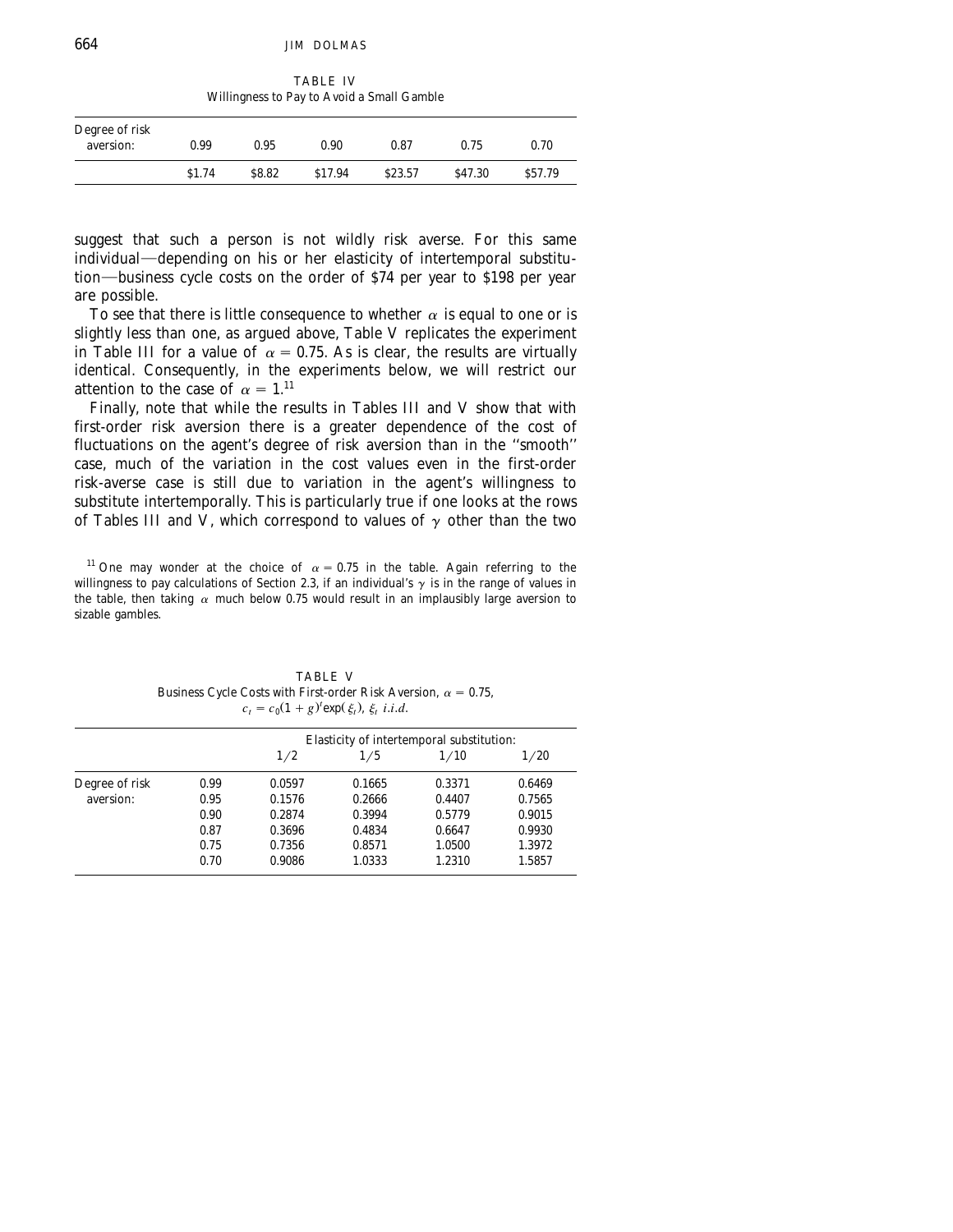<span id="page-19-0"></span>most extreme degrees of risk aversion,  $\gamma = 0.75$  and  $\gamma = 0.70$ . If business cycle fluctuations in consumption are really best described as *i*.*i*.*d*. shocks around a linear deterministic trend, then it is not enough simply to get individuals' risk preferences "correct"—the accuracy of one's measure of the cost of those fluctuations will still depend crucially on the accuracy with which one measures individuals' willingness to substitute consumption over time.

# 4.2. Consumption: A Linear Trend Plus Autocorrelated Disturbances

In this section, we repeat the previous experiments for the case where the log level of consumption consists of stationary disturbances about a linear trend (4), as before, but with the disturbances following the firstorder autoregression described in  $(5)$  with coefficient given by the estimate  $a = 0.9849$  taken from the data. Normalized lifetime utility follows the same recursion as in the previous section (given in Eq. 7), except that now the certainty equivalent of normalized future utility depends on the realization of today's disturbance.

## 4.2.1. *Results for Smooth Certainty Equivalents*

We again begin by looking at the case where  $\gamma = 1$ , so that the certainty equivalent operator  $\mu$  is "smooth at certainty"; again,  $1 - \alpha$  is the agent's risk aversion coefficient for timeless gambles, and  $1/(1 - \rho)$  is the agent's elasticity of intertemporal substitution for deterministic consumption streams. Rather than looking at the expected utility case (in which  $\alpha = \rho$ ) and the more general smooth case separately—the former being encom-passed by the latter-Table VI repeats the experiment from [Table II,](#page-16-0) giving requisite percentage increases in consumption, for various combinations of the parameters  $\alpha$  and  $\rho$ , for a switch from certainty to a realistic variance of the disturbances to consumption. The results for the expected

|                | $c_t = c_0(1 + q)^t \exp(\xi_t)$ , $\xi_t = a\xi_{t-1} + u_t$ |                                           |        |        |        |  |  |  |
|----------------|---------------------------------------------------------------|-------------------------------------------|--------|--------|--------|--|--|--|
|                |                                                               | Elasticity of intertemporal substitution: |        |        |        |  |  |  |
|                |                                                               | 1/2                                       | 1/5    | 1/10   | 1/20   |  |  |  |
| Degree of risk |                                                               | 0.0367                                    | 0.0508 | 0.0517 | 0.0479 |  |  |  |
| aversion:      | 5                                                             | 0.1135                                    | 0.1469 | 0.1563 | 0.1563 |  |  |  |
|                | 10                                                            | 0.2416                                    | 0.3072 | 0.3306 | 0.3369 |  |  |  |

20 0.4996 0.6269 0.6769 0.6958

TABLE VI Business Cycle Costs with ''Smooth'' Certainty Equivalents,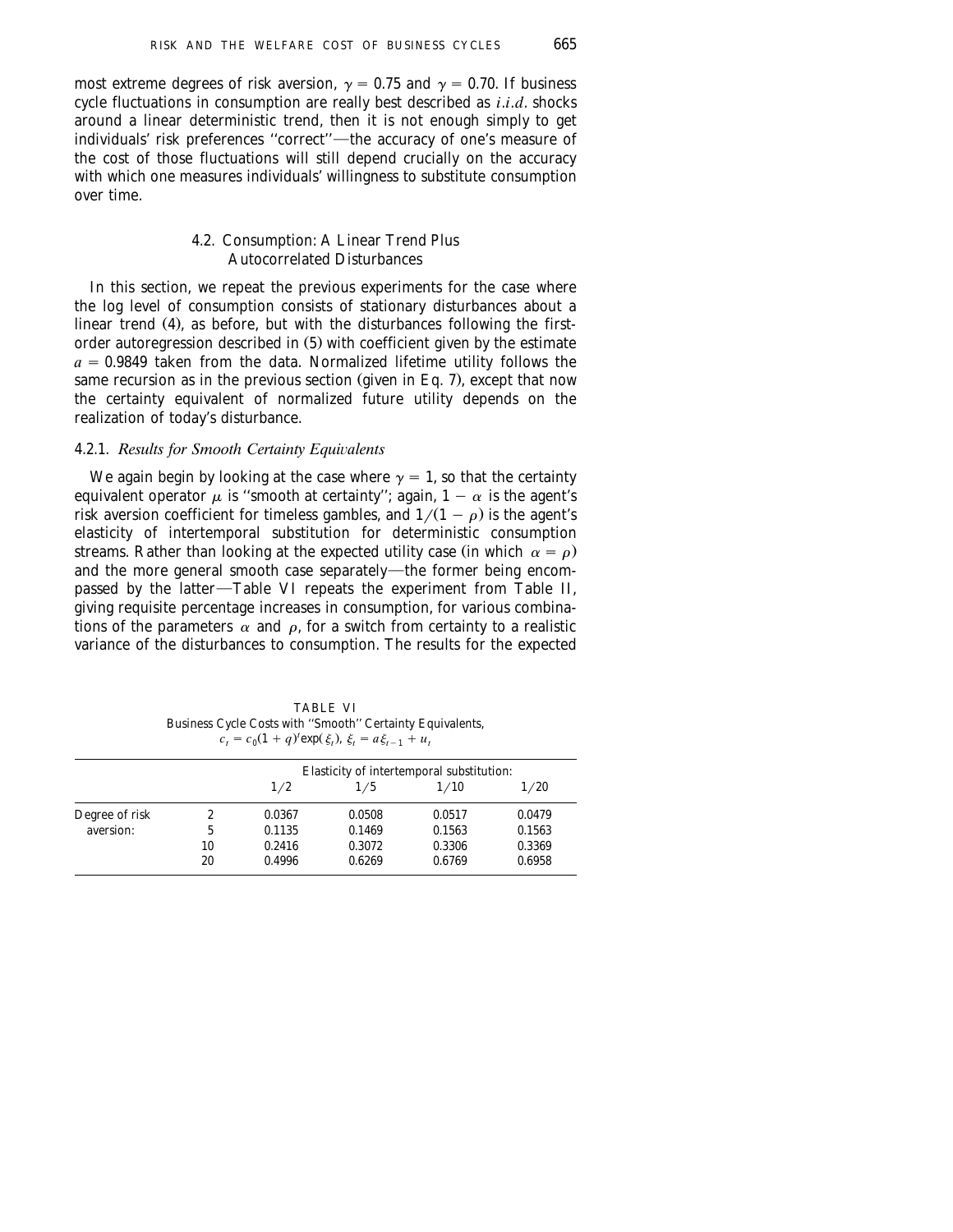utility case can be seen by restricting attention to the diagonal elements of the table.

While there is a change in the pattern of the resulting welfare costs as the parameters governing intertemporal substitution and risk aversion vary, the upper bound on the cost figures is essentially unchanged. The maximum value again occurs at the highest degree of risk aversion and smallest elasticity of intertemporal substitution, and is again roughly a 0.7% increase in initial consumption. On the diagonal of the table—where  $1 - \alpha = 1/(1 - \rho)$ , and expected utility obtains—the costs with autocorrelated disturbances are indistinguishable from their counterparts in the *i*.*i*.*d*. case.

What *is* significantly different in [Table VI](#page-19-0) is that now, with a high degree of autocorrelation in the disturbances, the cost values are less sensitive to changes in the elasticity of intertemporal substitution,  $1/(1 \rho$ ), and more sensitive to changes in the degree of risk aversion,  $1 - \alpha$ . For a given value of the risk aversion coefficient, the costs rise only slightly as the agent's elasticity of intertemporal substitution falls from  $1/2$  to  $1/20$ . In contrast, for a given value elasticity of the intertemporal substitution, the costs rise sharply as  $1 - \alpha$  moves in the direction of greater risk aversion. Furthermore, compared with the results in [Table II,](#page-16-0) costs ''below the diagonal"—where the coefficient of relative risk aversion is greater than the inverse of the elasticity of intertemporal substitution—are higher, while those "above the diagonal"—where the risk aversion coefficient is than the inverse of the elasticity of intertemporal substitution—are smaller.

# **4.2.2.** *Results for First-order Risk-averse Certainty Equivalents*

For the first-order risk-averse specification, the effect of added persistence in the disturbances is more dramatic than in the smooth certainty equivalent specification. The results are reported in [Table VII.](#page-21-0)

The maximum cost value is roughly 2.4% for a switch from certainty to a realistic variance. This maximum occurs at the combination of parameters where risk aversion is greatest ( $\gamma = 0.70$ ) and the elasticity of intertemporal substitution is largest  $(1/(1 - \rho) = 1/2)$ . Even for less extreme amounts of risk aversion, though— $\gamma = 0.87$ , for example—costs as high as 0.88%, or about \$177 per person per year, are possible.12 Furthermore, as

 $12$  By way of contrast, if we restricted attention to binary gambles with equally likely outcomes, as in Pemberton [11], the value of the risk parameter, denoted  $\beta$ , for which Pemberton calculates a cost of 1.09% in the linear-trend-plus-*i*.*i*.*d*.-disturbances case would correspond to a value of  $\gamma$  of roughly 0.125 here. Conversely, our extreme of risk aversion ( $\gamma = 0.7$ ) would lie somewhere between risk neutrality ( $\beta = 0$ ) and the next smallest risk parameter Pemberton considers ( $\beta = 1$ ). In Pemberton's framework, values of the parameter  $\beta > 0$  "adjust" the probability of the worse outcome upward, much as  $\gamma$  does here. A value of  $\beta = 1$  would increase the probability of the worse outcome from 1/2 to 2/3.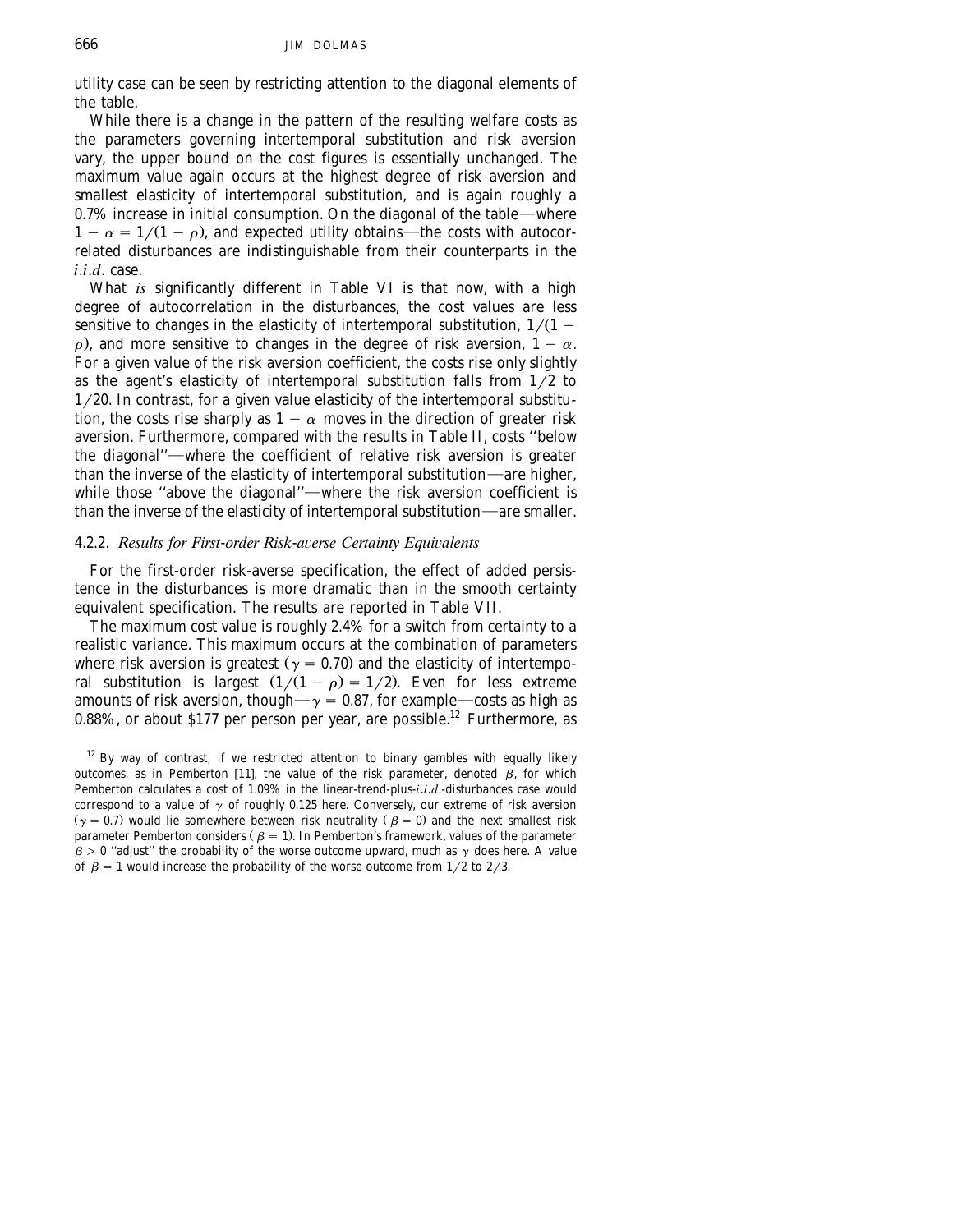<span id="page-21-0"></span>

|                |      | Elasticity of intertemporal substitution: |        |        |        |  |  |
|----------------|------|-------------------------------------------|--------|--------|--------|--|--|
|                |      | 1/2                                       | 1/5    | 1/10   | 1/20   |  |  |
| Degree of risk | 0.99 | 0.0468                                    | 0.0349 | 0.0211 | 0.0080 |  |  |
| aversion:      | 0.95 | 0.3045                                    | 0.2393 | 0.1869 | 0.1445 |  |  |
|                | 0.90 | 0.6565                                    | 0.5225 | 0.4176 | 0.3332 |  |  |
|                | 0.87 | 0.8842                                    | 0.7082 | 0.5699 | 0.4574 |  |  |
|                | 0.75 | 1.9214                                    | 1.5801 | 1.2988 | 1.0556 |  |  |
|                | 0.70 | 2.4104                                    | 2.0065 | 1.6658 | 1.3624 |  |  |

TABLE VII Business Cycle Costs with First-order Risk Aversion,  $\alpha = 1$ ,  $\dot{c} = c_s(1 + g)^t \exp(\xi)$   $\xi = a\xi$  ,  $\pm u$ 

in the smooth case just considered, varying the elasticity of intertemporal substitution, for a given value of  $\gamma$ , now has relatively less effect on the cost figures than in the *i*.*i*.*d*. case.

### 4.3. A Consumption Process with Permanent Innovations

Last, we turn to the case where the growth rate of consumption follows an  $AR(1)$  process—i.e., consumption growth obeys (6), implying that in levels, the logarithm of consumption follows a random walk with upward drift. This is the form for per capita consumption used by Mehra and Prescott [9] and Epstein and Zin  $[2]$  in their studies of the equity premium puzzle. An implication of this specification is that disturbances to consumption have permanent effects on the level of consumption. The experiments in this section, as in the sections above, consider a change from a world of certainty to a ''realistic'' environment, within the framework of the posited consumption process. In other words, we consider a switch from a world in which the growth rate of consumption has a zero variance, and is simply  $c_{t+1}/c_t = 1 + g$ , to one in which of the growth rate obeys  $c_{t+1}/c_t = \xi_{t+1}$ , where

$$
\xi_{t+1} = (1-a)(1+g) + a\xi_t + u_t,
$$

with the persistence parameter *a* and the variance of the *i*.*i*.*d*. disturbances  $u_t$  set to mimic the first-order autocorrelation and unconditional variance of per capita consumption growth observed in the U.S. data.

# **4.3.1. Results for Smooth Certainty Equivalents**

We initially set  $\gamma = 1$ , and examine the welfare cost of fluctuations in consumption growth, using ''smooth'' certainty equivalents to describe the agent's risk preferences. [Table VIII](#page-22-0) gives the requisite percentage in-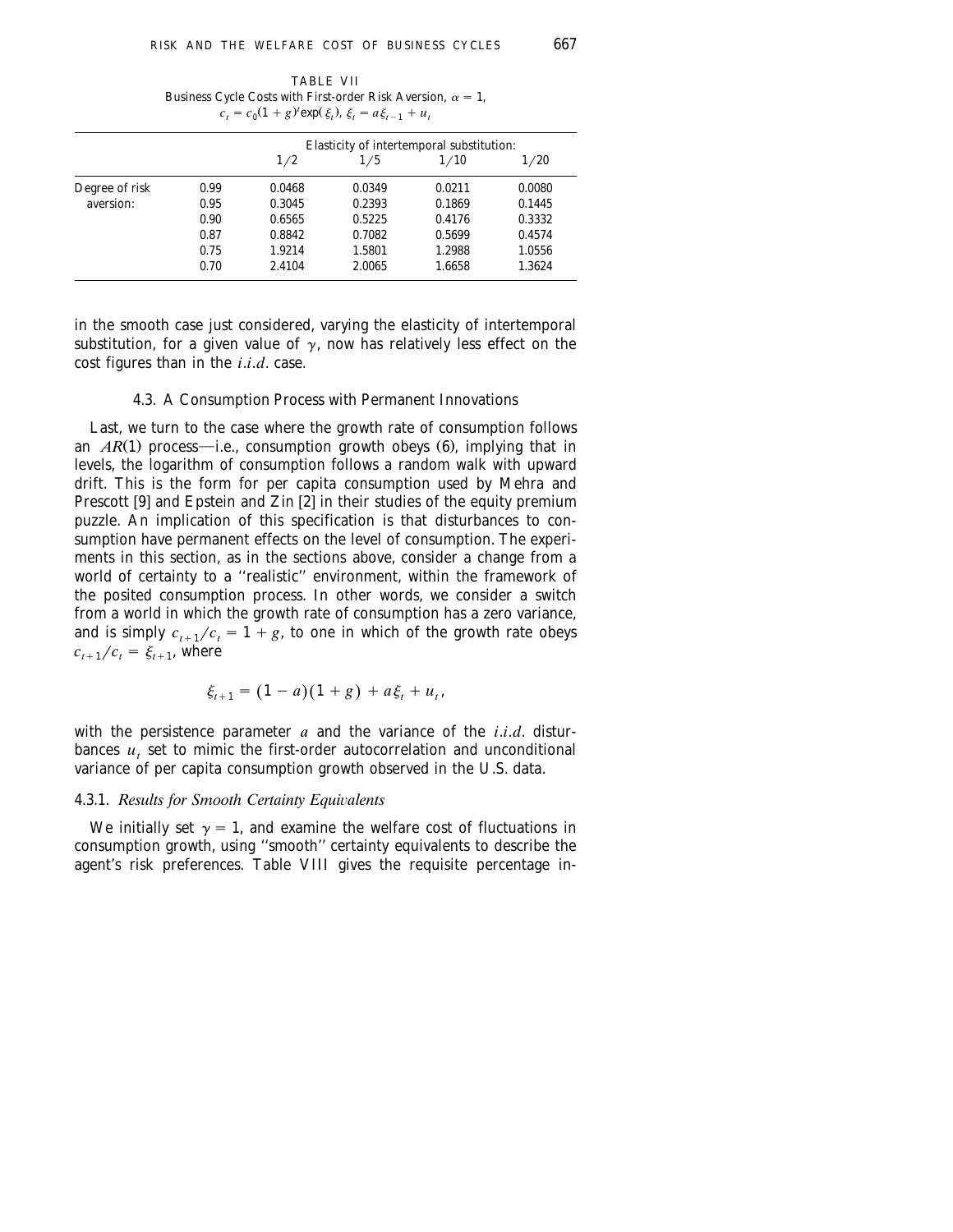<span id="page-22-0"></span>

|                |    | Elasticity of intertemporal substitution: |        |        |        |  |  |  |
|----------------|----|-------------------------------------------|--------|--------|--------|--|--|--|
|                |    | 1/2                                       | 1/5    | 1/10   | 1/20   |  |  |  |
| Degree of risk | 2  | 0.3469                                    | 0.1626 | 0.0858 | 0.0444 |  |  |  |
| aversion:      | 5  | 0.9847                                    | 0.4606 | 0.2412 | 0.1214 |  |  |  |
|                | 10 | 2.0675                                    | 0.9685 | 0.5064 | 0.2530 |  |  |  |
|                | 20 | 4.3151                                    | 2.0299 | 1.0628 | 0.5301 |  |  |  |

TABLE VIII Business Cycle Costs with "Smooth" Certainty Equivalents,<br> $c_{t+1}/c_t = \xi_{t+1}, \xi_{t+1} = (1 - a)(1 + g) + a\xi_t + u_t$ 

creases in consumption, for various combinations of the risk aversion parameter  $\alpha$  and the intertemporal substitution parameter  $\rho$ , needed to compensate the agent for a switch from a world of certainty to a world with a realistic variance of consumption growth.

Some of the resulting increases in consumption are, in fact, quite large. The maximum value—a roughly  $4.3\%$  increases in consumption—occurs at the highest degree of risk aversion,  $1 - \alpha = 20$ , and the largest elasticity of intertemporal substitution,  $1/(1 - \rho) = 1/2$ . In per capita dollar terms, an increase in consumption of that magnitude corresponds to roughly \$863 per person per year. Even at the more moderate degrees of risk aversion of 5 and 10, costs near 1% and 2% of per capita consumption  $\sim$  or \$200 to \$400 per person—are possible with this consumption process, even in this ''smooth'' case.

The expected utility case is once again had by looking at the diagonal elements of the table. For this case, the costs are substantially smaller, ranging from about 0.35% to 0.53% of consumption, or, in dollar terms, from about \$70 per person per year to about \$106 per person per year.

While some of the costs in this experiment are certainly quite large compared to their counterparts in the previous experiments with trend-stationary consumption—particularly the costs associated with parameter combinations which correspond to higher risk aversion and greater willingness to substitute intertemporally—it is worth noting that in Epstein and Zin's  $[3]$  empirical estimation of the parameters of this utility process, they found in none of their estimations a value of  $1 - \alpha$  even as large as 1.40. As the table shows, for a degree of risk aversion,  $1 - \alpha$ , equal even to two, the maximum cost is less than 0.35% of initial consumption, or \$70 per person per year.

## **4.3.2. Results for First-order Risk-averse Certainty Equivalents**

Some of the cost numbers obtained in the previous section are quite large as far as welfare cost estimates go-compared, for example, to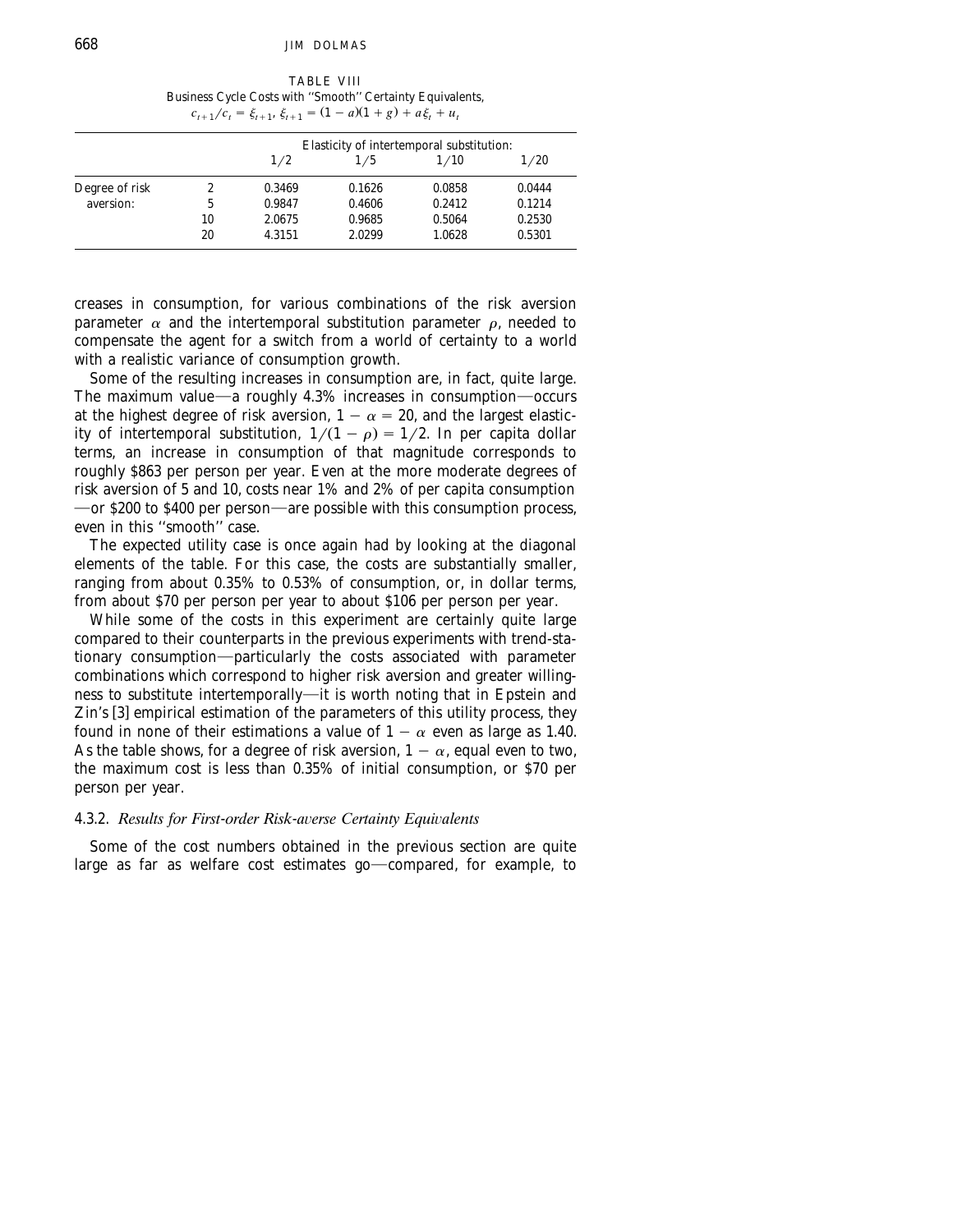Harberger's estimates of the gains from eliminating monopoly. In the following experiments, we will see that costs of an even greater magnitude are possible when first-order risk aversion combines with a consumption process like  $(6)$ , in which disturbances to consumption have permanent <u>.</u><br>effects

Table IX gives the requisite percentage increase in consumption for a switch from certainty to a realistic variance of consumption growth for various values of the risk aversion parameter  $\gamma$ , ranging again from 0.99 down to 0.70, and values of the elasticity of intertemporal substitution  $1/(1 - \rho)$  ranging from  $1/2$  to  $1/20$ .

The maximum cost value, which occurs at  $\gamma = 0.70$  and  $1/(1 - \rho) = 1/2$ . is 22.9162—a compensating increase in initial consumption of nearly  $23\%$ . In dollar terms, this is about \$4600 per person per year. Of course,  $\gamma = 0.70$  might be considered a very extreme degree of risk aversion. But, for even small departures from risk neutrality, the costs can become quite large. For example, when  $\gamma = 0.87$ , the costs, in percentage terms, range from just under 1% at the lowest elasticity of intertemporal substitution to about 7.6% at the highest. In per capita annual dollar terms, these costs are in the rough range of \$200–\$1500 per person per year. For  $\gamma = 0.75$ , the costs range from 3.32% to 12.73% of initial consumption, or from about \$600 to \$2500 per person per year.

If we think back to the ''willingness to pay'' calculations discussed above, taking  $\gamma = 0.87$  and  $\alpha = 0.75$  implied a willingness to pay about \$24 to avoid the \$250 gamble and about \$21,000 to avoid the \$74,000 gamble. For those parameter values, depending on the agent's elasticity of intertemporal substitution, the welfare cost of fluctuations in the growth rate of consumption of the magnitude experienced in the post-war United States is in the range of 1% to 7% of consumption—by no means a negligible cost.

|                |      | Elasticity of intertemporal substitution: |         |        |        |  |  |
|----------------|------|-------------------------------------------|---------|--------|--------|--|--|
|                |      | 1/2                                       | 1/5     | 1/10   | 1/20   |  |  |
| Degree of risk | 0.99 | 0.4347                                    | 0.2050  | 0.1091 | 0.0570 |  |  |
| aversion       | 0.95 | 2.5903                                    | 1.2214  | 0.6449 | 0.3279 |  |  |
|                | 0.90 | 5.5969                                    | 2.6551  | 1.4048 | 0.7135 |  |  |
|                | 0.87 | 7.5953                                    | 3.6194  | 1.9189 | 0.9756 |  |  |
|                | 0.75 | 17.5319                                   | 8.5784  | 4.6093 | 2.3645 |  |  |
|                | 0.70 | 22.9162                                   | 11.4067 | 6.1878 | 3.1957 |  |  |

TABLE IX Business Cycle Costs with First-order Risk Aversion,  $\alpha = 1$ ,  $c_{t+1}/c_t = \xi_{t+1}, \xi_{t+1} = (1 - a)(1 + g) + a\xi_t + u_t$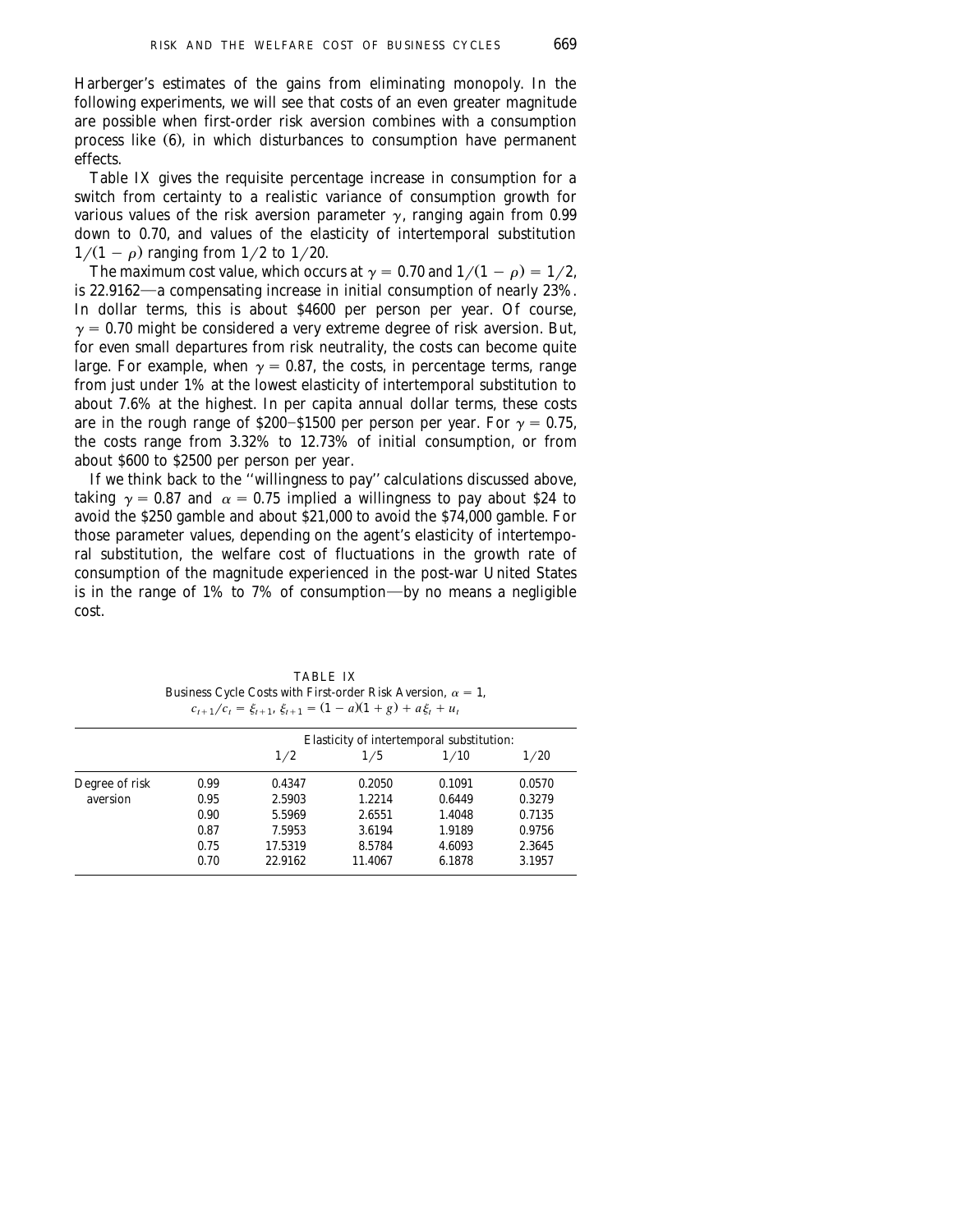#### 4.3.3. *Business Cycles or Growth*?

When shocks to consumption have permanent effects—as in the experiments just performed—it is natural to wonder to what extent the large cost figures obtained in this case can truly be ascribed to business cycles, rather than to reduced growth. In this section I will present some evidence that the welfare costs obtained in those experiments are in fact distinct from "growth costs," and—in line with one of Lucas's basic points—those costs are still smaller than the costs of reduced growth, despite their large absolute size. In this sense, the results in this paper do not overturn Lucas's conclusion that the costs of reduced growth are large relative to the cost of business cycles; only Lucas's conclusion that the latter costs are actually negligible in an absolute sense is in question.

To explore the cost of reduced growth vis- $\frac{1}{4}$ -vis the cost of fluctuations, I consider the following experiment: keeping the long-run variance of consumption growth at its realistic level, I ask, what percentage increase in consumption would be needed to compensate the agent for a one percentage point decrease in the long-run growth rate of consumption. For the ''smooth'' certainty equivalent case, the requisite percentage increases in consumption are given in Table X.

As is clear from a comparison of Table X with [Table VIII,](#page-22-0) the costs of slower growth dwarf the costs associated with fluctuation for all combinations of parameters. The costs of reduced growth are particularly large where the agent's elasticity of intertemporal substitution is high, and decline as this elasticity falls. While there is some influence of risk aversion, it is small.

Costs of a similar magnitude are obtained in the first-order risk-averse case (with  $\alpha = 1$ ), the results for which are shown in [Table XI.](#page-25-0)

In fact, except for the two most extreme degrees of risk aversion,  $\gamma$ equal to 0.75 and 0.70, the costs of slower growth shown in [Table XI](#page-25-0) are strikingly similar to those shown in Table X. Their pattern is dominated by the agent's elasticity of intertemporal substitution, with requisite consumption increases in the rough neighborhoods of 28%, 15%, 8%, and 4% as

|                |    | Elasticity of intertemporal substitution: |         |        |        |  |
|----------------|----|-------------------------------------------|---------|--------|--------|--|
|                |    | 1/2                                       | 1/5     | 1/10   | 1/20   |  |
| Degree of risk | 2  | 26.7965                                   | 13.5856 | 7.4503 | 3.8796 |  |
| aversion:      | 5  | 27.0218                                   | 13.8237 | 7.6167 | 3.9788 |  |
|                | 10 | 27.4062                                   | 14.2404 | 7.9119 | 4.1563 |  |
|                | 20 | 28.2116                                   | 15.1588 | 8.5813 | 4.5669 |  |

TABLE X Costs of Slower Growth with ''Smooth'' Certainty Equivalents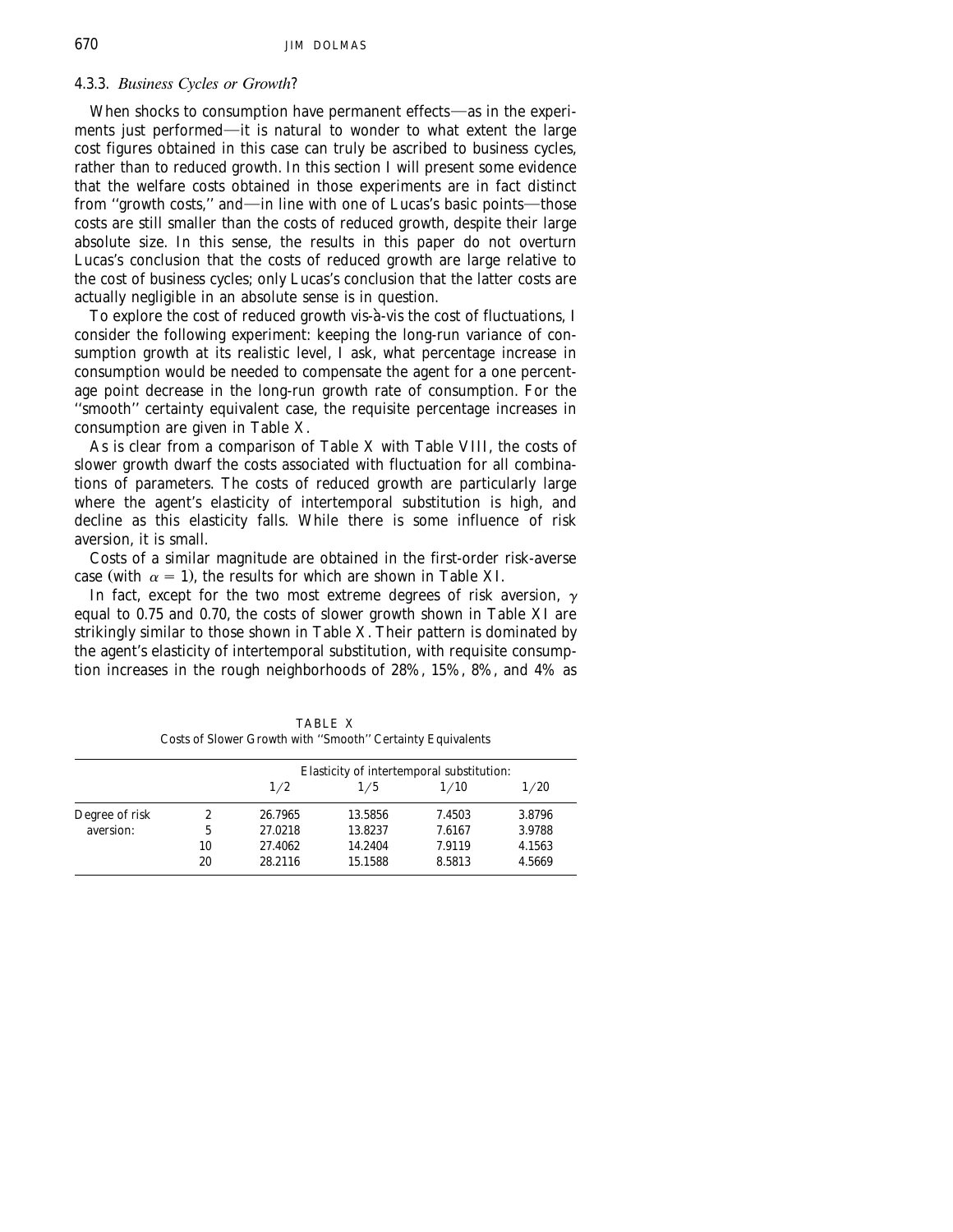<span id="page-25-0"></span>

|                |      | Elasticity of intertemporal substitution: |         |         |         |  |
|----------------|------|-------------------------------------------|---------|---------|---------|--|
|                |      | 1/2                                       | 1/5     | 1/10    | 1/20    |  |
| Degree of risk | 0.99 | 26.8245                                   | 13.6160 | 7.4717  | 3.8924  |  |
| aversion:      | 0.95 | 27.5767                                   | 14.4356 | 8.0530  | 4.2428  |  |
|                | 0.90 | 28.6410                                   | 15.6898 | 8.9838  | 4.8211  |  |
|                | 0.87 | 29.3583                                   | 16.6056 | 9.6980  | 5.2810  |  |
|                | 0.75 | 33.0472                                   | 22.5176 | 15.2693 | 9.5955  |  |
|                | 0.70 | 35.1355                                   | 27.1875 | 21.7311 | 20.3938 |  |

| TABLE XI                                                            |  |
|---------------------------------------------------------------------|--|
| Costs of Slower Growth with First-order Risk Aversion. $\alpha = 1$ |  |

the agent's substitution elasticity is either  $1/2$ ,  $1/5$ ,  $1/10$ , or  $1/20$ , respectively. Compared to the increases required to compensate for fluctuations in the growth rate of consumption, the increases in consumption required to compensate for a one percentage point slower long-run growth rate range from roughly twice as large to 70 times as large.

Numbers of a similar magnitude and pattern obtain if one performs the analogous experiment with either of the other two processes posited for consumption, the one exception being that, for the two deterministic-trend specifications, the costs of slower growth fall with greater risk aversion, although the impact of variation in the risk aversion parameters is even more negligible in those cases. Lucas's conclusion that the welfare costs of slower growth are large in an absolute sense is thus a very robust one—even if individuals are relatively unwilling to substitute consumption over time, whether or not they are not particularly risk averse, and for several possible processes governing aggregate consumption, the welfare costs of slower long-run consumption growth are enormous.

### 5. CONCLUSIONS

What conclusions can be drawn from these experiments? Like Lucas, I do not intend these numbers to be taken as precise estimates of the cost of business cycles. Rather, I want only to show that for what I believe are plausible alternatives to the standard preference specification, and alternative processes for aggregate consumption, large costs are possible. One and one-half percent of current consumption, or two percent-both large numbers—are in the ballpark, in fact in the infield. If one allows that an individual's risk preferences may be better described by something other than the standard, isoelastic expected utility framework, one must be open to at least the possibility that business cycles do have large welfare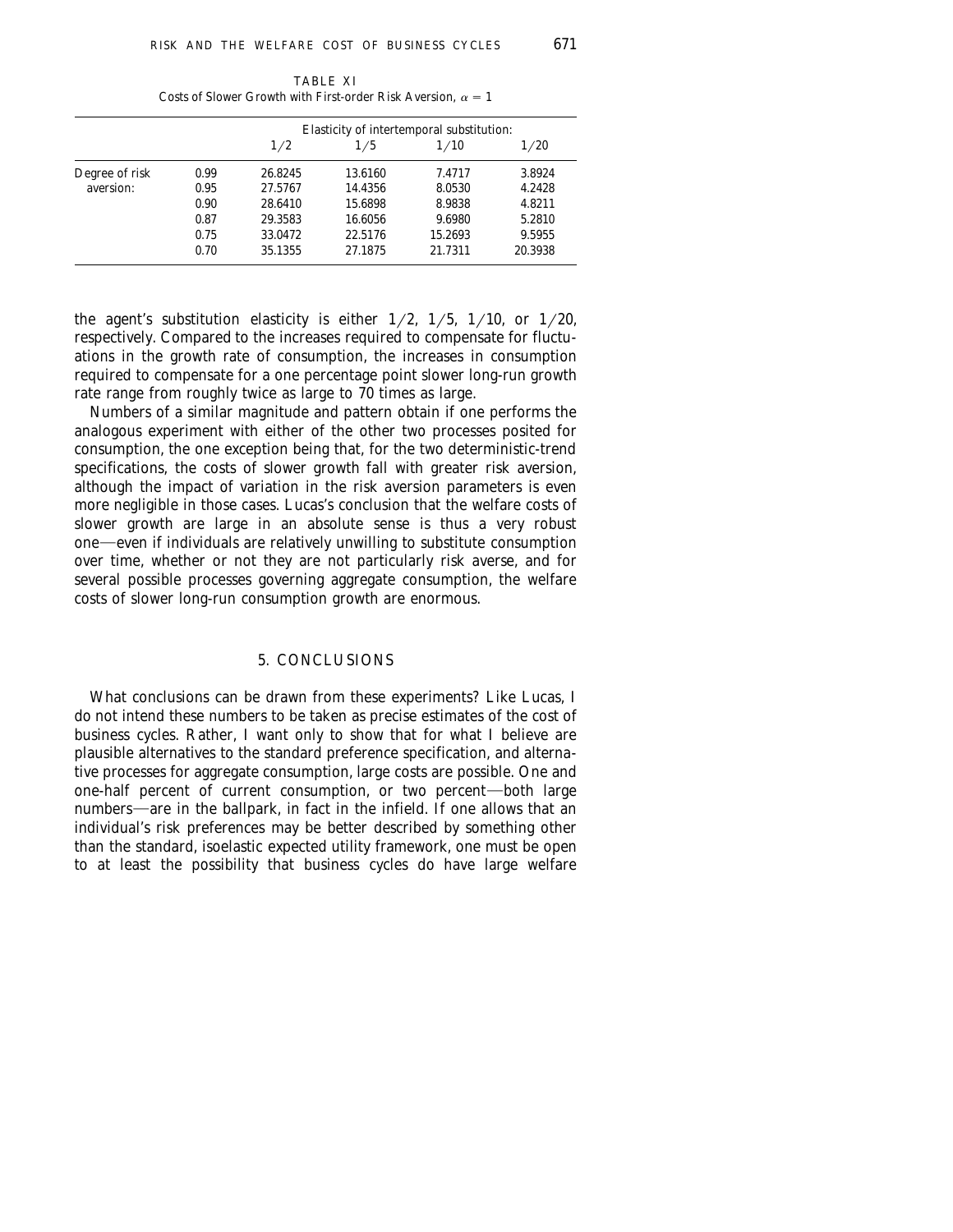consequences. More to the point, I think it would be premature to write off stabilization as a possible goal of business cycle theory.

Not surprisingly, the results also show that what one means by ''business cycle fluctuations in consumption'' has a large impact on the calculated costs imposed by those fluctuations. Whether business cycle fluctuations are essentially transitory disturbances to an otherwise smoothly growing consumption path, or they have permanent effects on the level of consumption, matters a great deal for the size of the welfare costs one obtains. One lesson that might be drawn from this sensitivity of the results is that, while there is clearly something attractive in the simplicity of the sort of "back-of-the-envelope" calculations in Lucas [8] and (albeit on a larger envelope) here, the question of the costliness of business cycles is perhaps not well posed outside of a particular model of business cycles.

One final way of thinking about the results is to think simply in terms of the range of numbers—the one "safe" conclusion is that the cost of business cycles lies somewhere between  $1/10\%$  and 23% of annual consumption—which suggests that we need a better understanding of individuals' attitudes toward risk before we can safely draw conclusions about the cost of business cycles. Whether deviations from the standard specification of risk preferences have a significant impact on positive business cycle theory is a question for further research.<sup>13</sup>

### 6. APPENDIX

The solution technique which I employ-which involves normalizing growing lifetime utility to render it stationary, then iteratively solving a functional equation—is similar under any of the three alternative consumption processes, although the normalizations differ, and the resulting functional equations thus differ somewhat. In all cases the uncertainty is "discretized" down to a finite-state Markov chain, and the functional equations are solved via iterative techniques common in dynamic programming problems.

When consumption obeys  $c_t = c_0(1 + \gamma)^t \exp(\xi_t)$ , with  $\xi_t$  either *i.i.d.* or following a first-order autoregressive process, the stochastic process for lifetime utility, which will be growing over time, $^{14}$  can be normalized in the

<sup>&</sup>lt;sup>13</sup> See [4] for a recent exploration along these lines.<br><sup>14</sup> Note that "lifetime utility" at date *t* is utility from date *t* onward as of date *t*—i.e., undiscounted.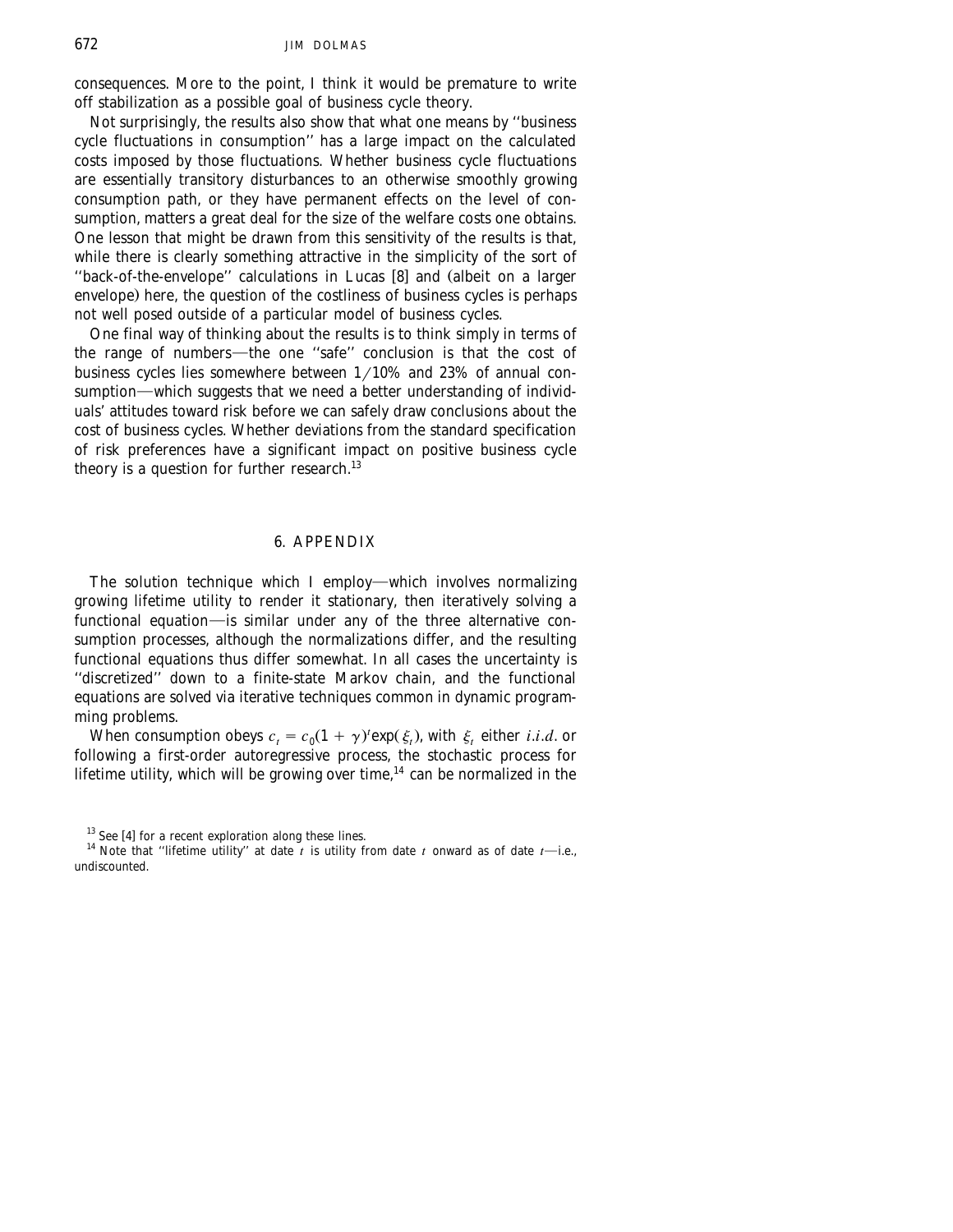following manner. Let  $U_t$  denote lifetime utility from date  $t$  onward, so that

$$
U_t = \left[ c_t^{\rho} + \beta \mu \big( \tilde{U}_{t+1} : \mathscr{I}_t \big)^{\rho} \right]^{1/\rho}.
$$

Given the homogeneity of  $\mu$  and the CES aggregator, lifetime utility at each date *t* can be "normalized" by  $c_0(1 + g)^t$ . Let  $V_t = U_t/c_0(1 + g)^t$ denote normalized lifetime utility;  $V_t$  then evolves according to

$$
V_t = \left[\exp(\xi_t)^{\rho} + \beta(1+g)^{\rho}\mu(\tilde{V}_{t+1}:\xi_t)^{\rho}\right]^{1/\rho},
$$

where the conditioning information  $\mathcal{I}_t$  is now simply the realization of  $\xi$ at *t*. I treat this as a functional equation to be solved for a particular function  $v(\xi)$ . A solution is a  $v(\xi)$  such that  $\{V_i\}_{i=0}^{\infty} = \{v(\xi_i)\}_{i=0}^{\infty}$  satisfies the above stochastic difference equation. More simply, v is a solution if v satisfies

$$
v(\xi) = \left[\exp(\xi)^{\rho} + \beta(1+g)^{\rho}\mu(v(\tilde{\xi}):\xi)^{\rho}\right]^{1/\rho}
$$

for all  $\xi$ .

When consumption obeys  $c_{t+1}/c_t = \xi_{t+1}$ , with  $\xi_{t+1}$  a stationary *AR*(1) process, as in the equity premium literature, lifetime utility can be normalized as follows. Given the nature of the posited consumption processes, and the recursive formula  $(1)$  for lifetime utility, one can express lifetime utility from a state with current consumption  $\vec{c}$  and current realization of the growth rate  $\xi$  as a function  $V(c, \xi)$ , satisfying

$$
V(c,\xi) = \left[c^{\rho} + \beta\mu \left(V(\tilde{\xi}c,\tilde{\xi}) : c,\xi\right)^{\rho}\right]^{1/\rho}
$$

for each  $c$  and  $\xi$ . In fact, given the homogeneity of the aggregator and certainty equivalent in  $(1)$ ,  $\overline{V}$  will be linearly homogeneous in the level of current consumption-i.e.,

$$
V(c,\xi)=cv(\xi)
$$

-so that lifetime utility normalized by the level of current consumption will obey

$$
v(\xi) = \left[1 + \beta \mu \big(\tilde{\xi} v(\tilde{\xi}) : \xi\big)^{\rho}\right]^{1/\rho},
$$

which is again a functional equation in  $\nu$ .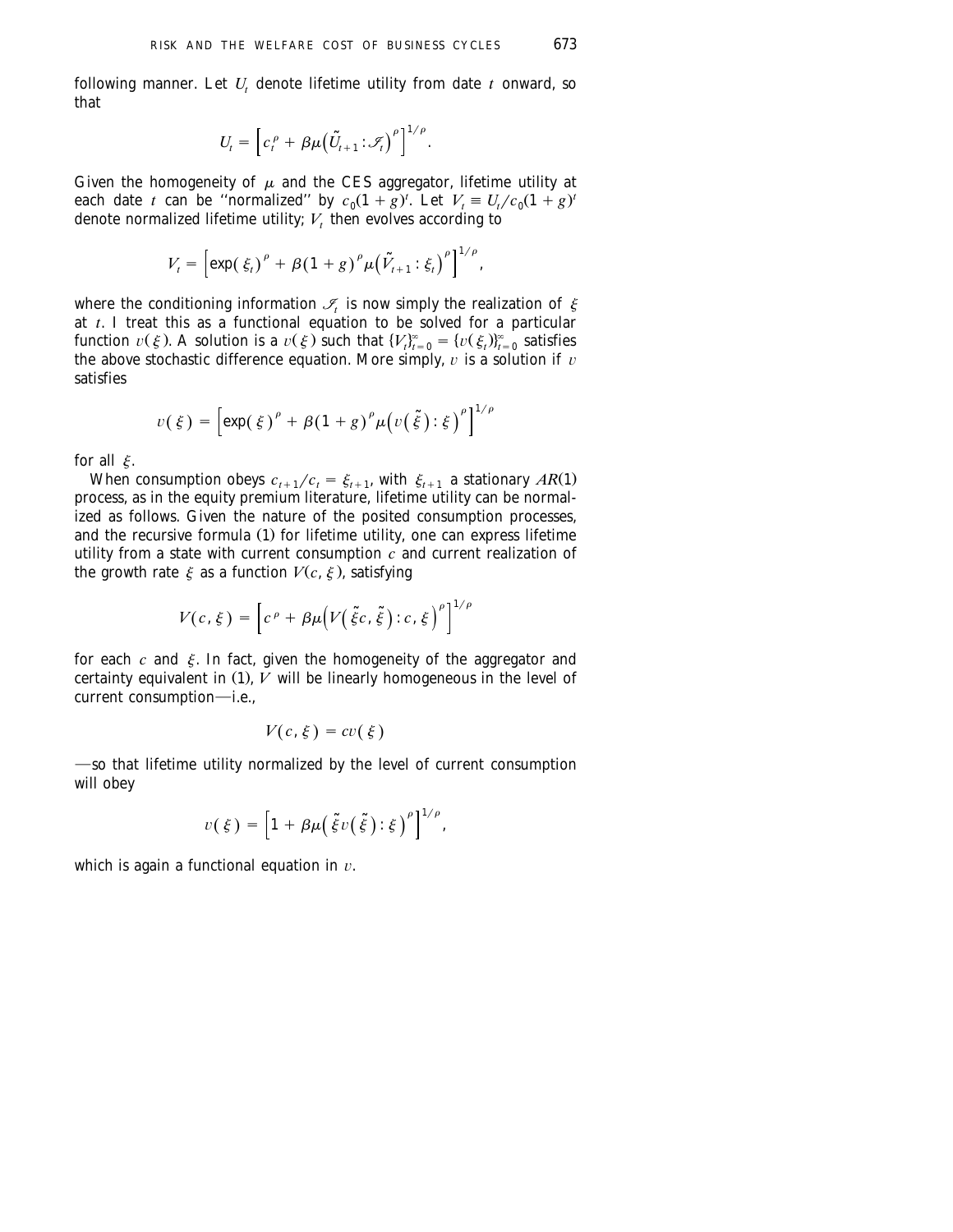For computational purposes, the processes for the disturbances  $\xi_t$  are approximated by finite-state Markov chains. That is,  $\,\xi_{t+1}\,$  takes on one of  $n$  values —

$$
\xi_{t+1} \in \{ \xi_1, \xi_2, \ldots, \xi_n \}
$$

with probabilities given by a transition matrix *P*,

$$
P = [P_{ij}]_{i,j=1,2,...,n}
$$
  
=  $[\Pr{\xi_{t+1} = \xi_j : \xi_t = \xi_i}]_{i,j=1,2,...,n}.$ 

I take *n* to be even, and fix probabilities with  $p_1 < p_2 < \cdots < p_{n/2}$  and  $p_{(n/2)+1} > p_{(n/2)+2} > \cdots > p_n$ . The probabilities  $p = (p_1, \ldots, p_n)$  represent the invariant distribution of  $\xi$ . If *m* denotes the mean and  $\sigma$  the standard deviation of the invariant distribution of  $\xi$ , set

$$
\xi_i = m - \frac{\sigma}{p_i \sqrt{\sum_{j=1}^n (1/p_j)}}
$$

for  $i = 1, 2, ..., n/2$  and

$$
\xi_i = m + \frac{\sigma}{p_i \sqrt{\sum_{j=1}^n (1/p_j)}}
$$

for  $i = (n/2) + 1, (n/2) + 2, ..., n$ . Then,  $\xi_1 < \xi_2 < \cdots < \xi_n$ ,  $\sum_i p_i \xi_i =$ *m* and  $\sum_{i} p_i(\xi_i - m)^2 = \sigma^2$ . If the *p*<sub>i</sub>'s are symmetric—i.e., if  $p_1 = p_n$ ,  $p_2 = p_{n-1}$ , etc.—then the  $\xi_i$ 's will also be symmetric about *m*.

The Markov transition probability matrix  $P$  is then specified as

$$
P_{ij} = \Pr\{x_{t+1} = x_j : x_t = x_i\} = (1 - a)p_j + a\delta_{ij},
$$

where  $\delta_{ij} = 1$  if  $i = j$  and zero otherwise, and *a* is an autocorrelation parameter. When  $a = 0$ , the  $\xi$  process is *i.i.d.*, with  $P_{ij} = P_{kj} = p_j$ .

In principle, one would like to construct the Markov chain—which here amounts to selecting *n* and the probabilities  $p_1, p_2, \ldots, p_n$  so as to capture a number of salient features of the distributions of the actual variables whose behavior is being approximated. Given the standard formulation which I have followed, taking  $n = 2$ , with  $p_1 = p_2 = 1/2$ , is sufficient to capture the unconditional mean and variance, and autocorrelation, in a parsimonious way. In this case, the realizations of  $\xi$  are restricted to being one standard deviation above or below the mean. To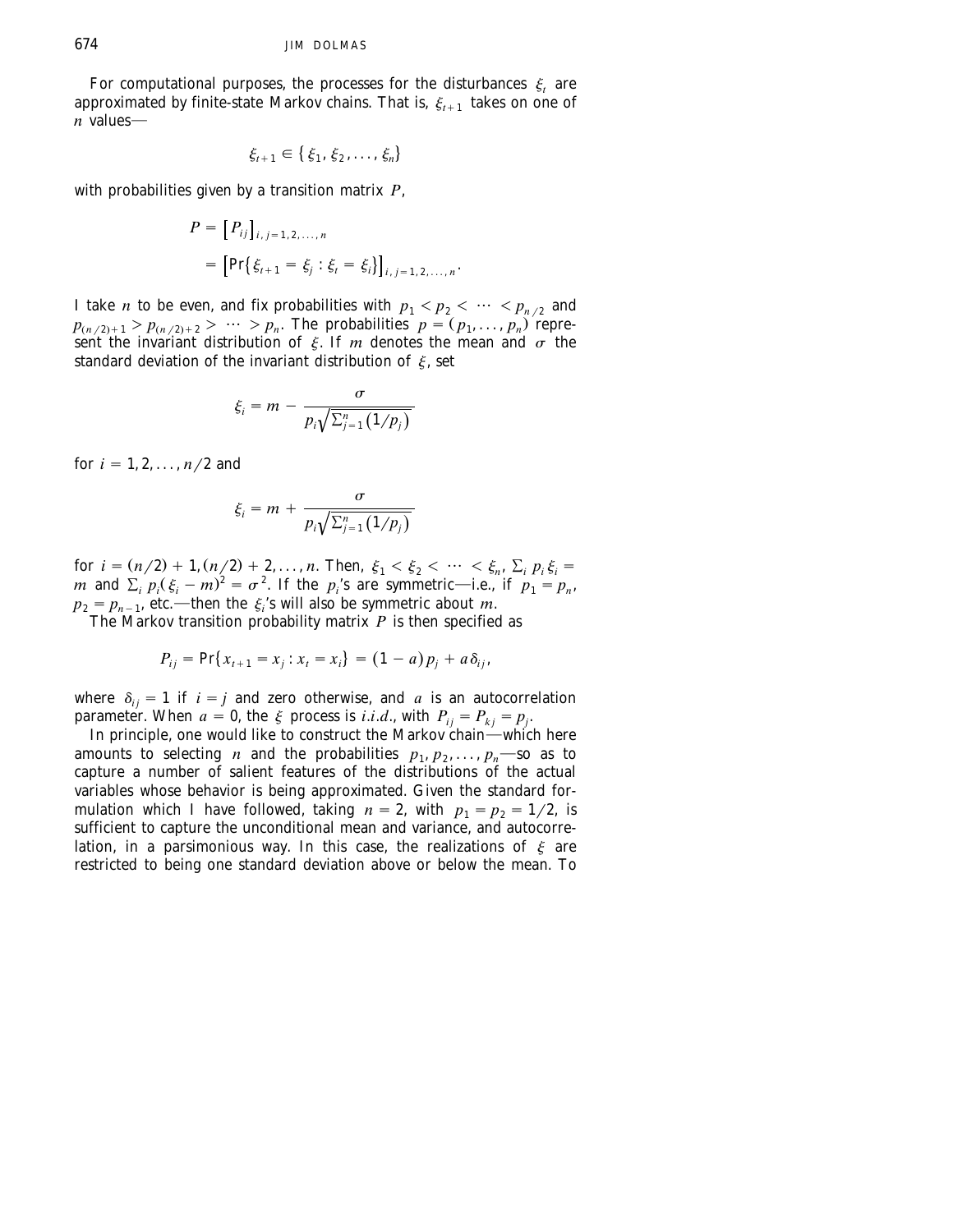the extent that other features of the distribution seem relevant for risk calculations—e.g., existence or nonexistence of "two- $\sigma$ " or greater events or features of the cumulative distribution function-one would like to incorporate that information. This seems particularly the case when considering, as we are here, a variant on Yaari certainty equivalents, which are nonlinear in probabilities. In practice, though, given the forms specified above for the outcomes, it is difficult to select *n* and the  $p_i$ 's so that  $(\xi_i)_{i=1}^n$  with probabilities  $(p_i)_{i=1}^n$  matches even a rough histogram of a given distribution. For the distributions at hand, a good but by no means perfect approximation was had with  $n = 8$  and

$$
p = \{0.05, 0.10, 0.15, 0.20, 0.20, 0.15, 0.10, 0.05\}.
$$

Experiments with other possible combinations of  $n$  and  $p$ —including  $n = 2$  and  $p = (\frac{1}{2}, \frac{1}{2})$ —indicate that the results reported above are robust, at least in terms of orders of magnitude. Given that our purpose here is not so much to give a precise estimate of the cost of business cycles as it is to provide rough indications of possible magnitudes, robustness to this extent seems satisfactory.

Now, let  $G(P) = [G_{ij}(P)]_{i,j=1,2,...,n}$  be the matrix of "Yaari-adjusted" probabilities, defined by

$$
G_{ij}(P) = \left(\sum_{h=1}^{j} P_{ih}\right)^{\gamma} - \left(\sum_{h=1}^{j-1} P_{ih}\right)^{\gamma}.
$$

Then, given the particular form of the certainty equivalent  $\mu$  which I employ, and the *n*-state Markov chains for the  $\xi$  processes, the "functional equations" in  $v$  to be solved are

$$
v(\xi_i) = \left[ \xi_i^{\rho} + \beta (1+g)^{\rho} \left[ \sum_{j=1}^n G_{ij}(P) v(\xi_j)^{\alpha} \right]^{p/\alpha} \right]^{1/\rho} \qquad (i = 1, 2, ... n)
$$

for the case of a linear trend, and

$$
v(\xi_i) = \left[1 + \beta \left[\sum_{j=1}^n G_{ij}(P)\left[\xi_j v(\xi_j)\right]^\alpha\right]^{p/\alpha}\right]^{1/p} \qquad (i = 1, 2...n)
$$

for the stochastic growth case. Both are simply systems of *n* equations in *n* unknowns. Given the recursivity, however, the most efficient way to solve these systems is iteratively, as in dynamic programming problems. I thus